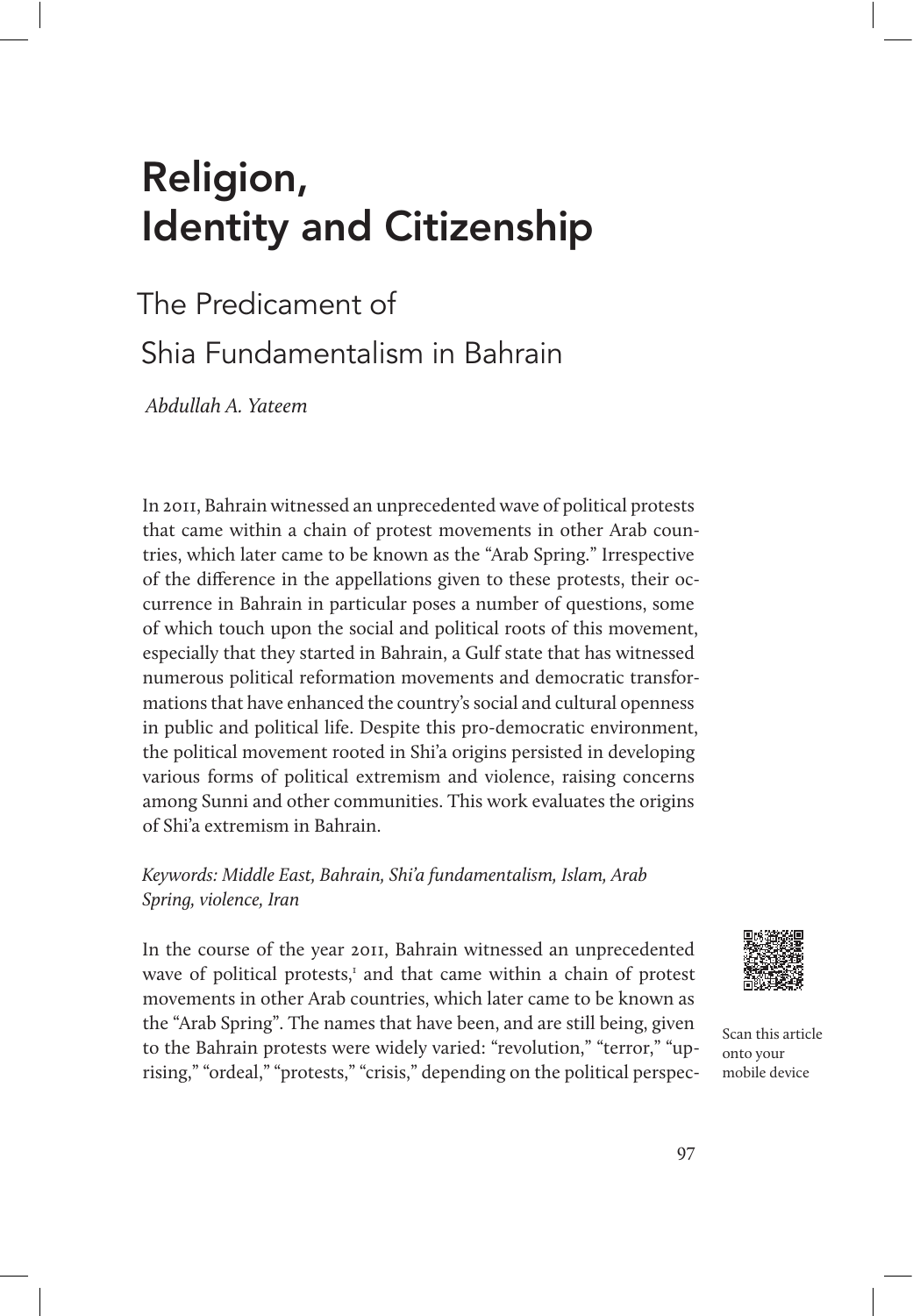tive of the speaker or writer; fresh names are still coming up on a daily basis.<sup>2</sup> Irrespective of the difference in the appellations given to these protests, their occurrence in Bahrain in particular poses a number of questions, some of which touch upon the social and political roots of this movement, especially that they started in Bahrain, the Gulf state that has witnessed since the beginning of the first decade of the third millennium numerous serious reformation and democratic transformations. Bahrain, a country normally known for social and cultural openness, has witnessed an atmosphere of a noticeable degree of democratic and liberal practices in both the public and political life.

However, the fact that is worthy of considerable attention is that, despite all this atmosphere of political openness that has characterized that decade, and continues to do so, the political movement rooted in Shi'a origins persisted in practicing various forms of political extremism and violence. Thus, with the start of the protests of the "Arab Spring" in other Arab countries, extremist Shi'a organizations started their protests in the streets of Manama. They were soon joined by the chief Shi'a movement, al-Wefaq and some other prominent Shi'a clerics known for their fundamentalist leanings.3 Then, some prominent leading Shi'a figures in the leftist and nationalist movement found themselves standing on the side of the religious fundamentalist Shi'a leaders. With the passage of time, this protest movement went deeper in acquiring a sectarian character, thus establishing its Shi'a identity and belonging, and came to be led by the religious leaders of Shi'a fundamentalism.

Despite all forms of political and media activities, within and outside Bahrain, this movement remained far from gaining acceptance amongst the Sunni community and with varied sections of the Shi'a community itself; it rather triggered opposing extremist trends in the midst of the Sunni community, which were opposed to all demands of those protests.4 This study, then, seeks to shed some light on the contradictions experienced by this protest movement in Bahrain, by presenting an anthropological perspective on the social roots of the Shi'a fundamentalism movement standing behind these protests. The purpose of that would be to show the effect of the Shi'a fundamentalism on the experience of religion, identity and citizenship in the Bahrain society, in general, and in the Shi'a constituent in particular. This essay will examine all that, by firstly, providing a critique on some

**CEIISS** 3/2014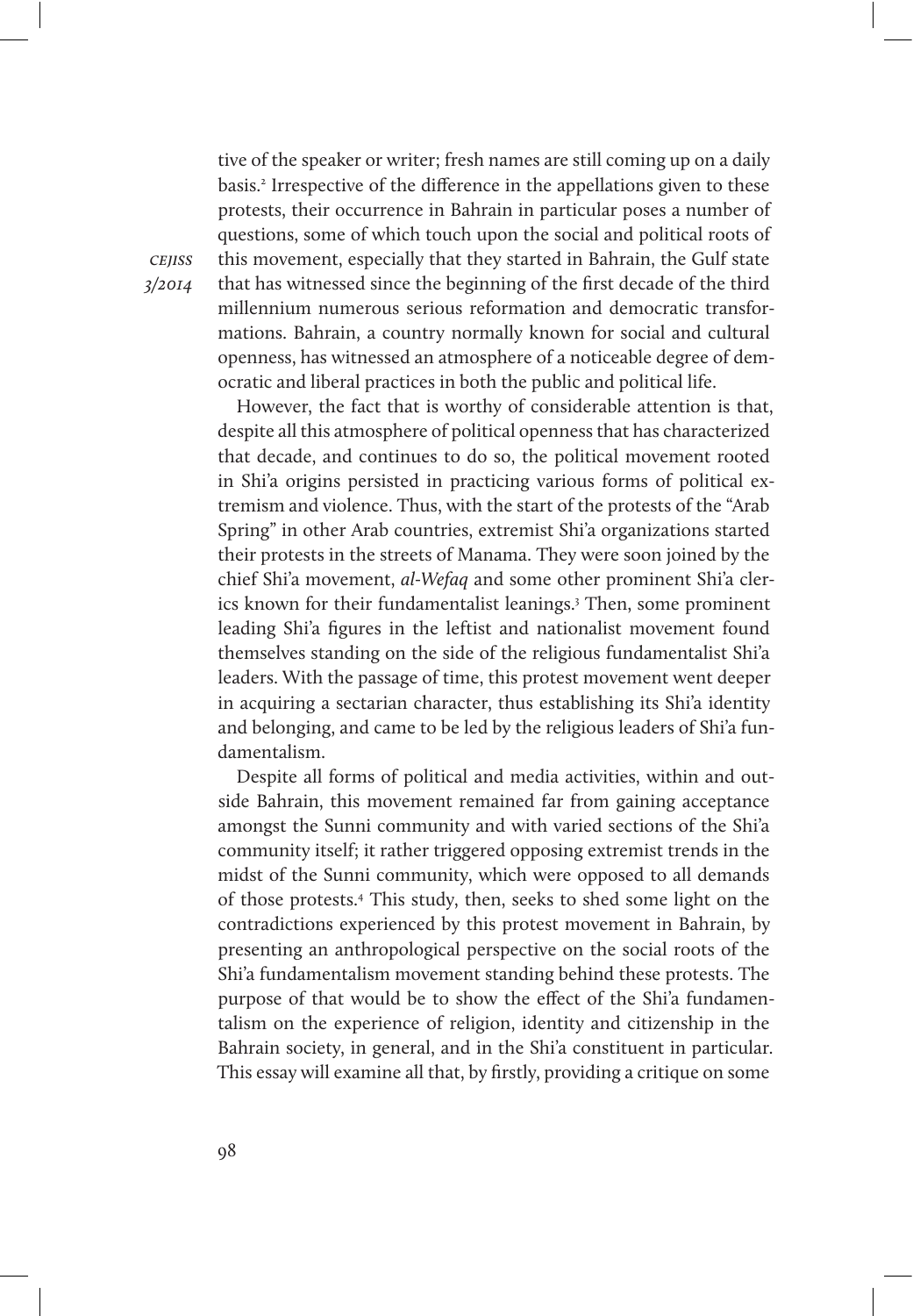social sciences scholarship which conducted research in Bahrain's society, culture and politics. Secondly, it will throw some light on Bahrain's major social constituents, with particular emphasis on the Shi'a ones, and on the major socio-political transformations which took place within and among these constituents. Thirdly, it will bring some observations from the field on the practice of Shi'a fundamentalism among Shi'a constituents, on its hegemony and terror practice over the years, on the resistance to that practice, and on its effect on the identity and citizenship crisis it has created among the Shi'a. Finally, this essay will try to contribute for better understanding of the problem by suggesting some proposals and recommendations for ways of getting out of that crisis.

Religion, Identity and Citizenship

## Academic Morality and Politics: A Critique

A number of anthropological studies, in addition to other studies belonging to diverse field of inquiries, such as: political sciences, international relations, history and sociology, have come out at the beginning of the third millennium, which made the Bahrain's society, culture and politics, its main subject of study and analysis. Despite the seriousness, originality, and good scholarly status of some of these studies, and despite the good scholarly conclusions they came up with, some of them were characterized by scholarly weakness and unacceptable bias, even to the degree of lack of academic ethical standards; the studies in this latter kind will be the subject of our discussion in this section of the present paper.

Despite the diversity of their subjects matter, quite a large number of these studies, however, have failed in making a fair and objective reading of the society, culture and history of Bahrain. For some of these studies have either started from extremely biased and prejudiced standpoints, or depended profoundly on publications that were overwhelmingly far from accuracy and truth.<sup>5</sup> Worst among these publications, however, were media materials produced by media sources belonging to politico-religious formations related to the Shi'a religious fundamentalist movement in Bahrain, under diverse appellations.<sup>6</sup> It is no secret nowadays that this media machine is backed by the information platform of the Iranian government and Hezbollah in Lebanon. This media machine has filled the Internet with numerous fabricated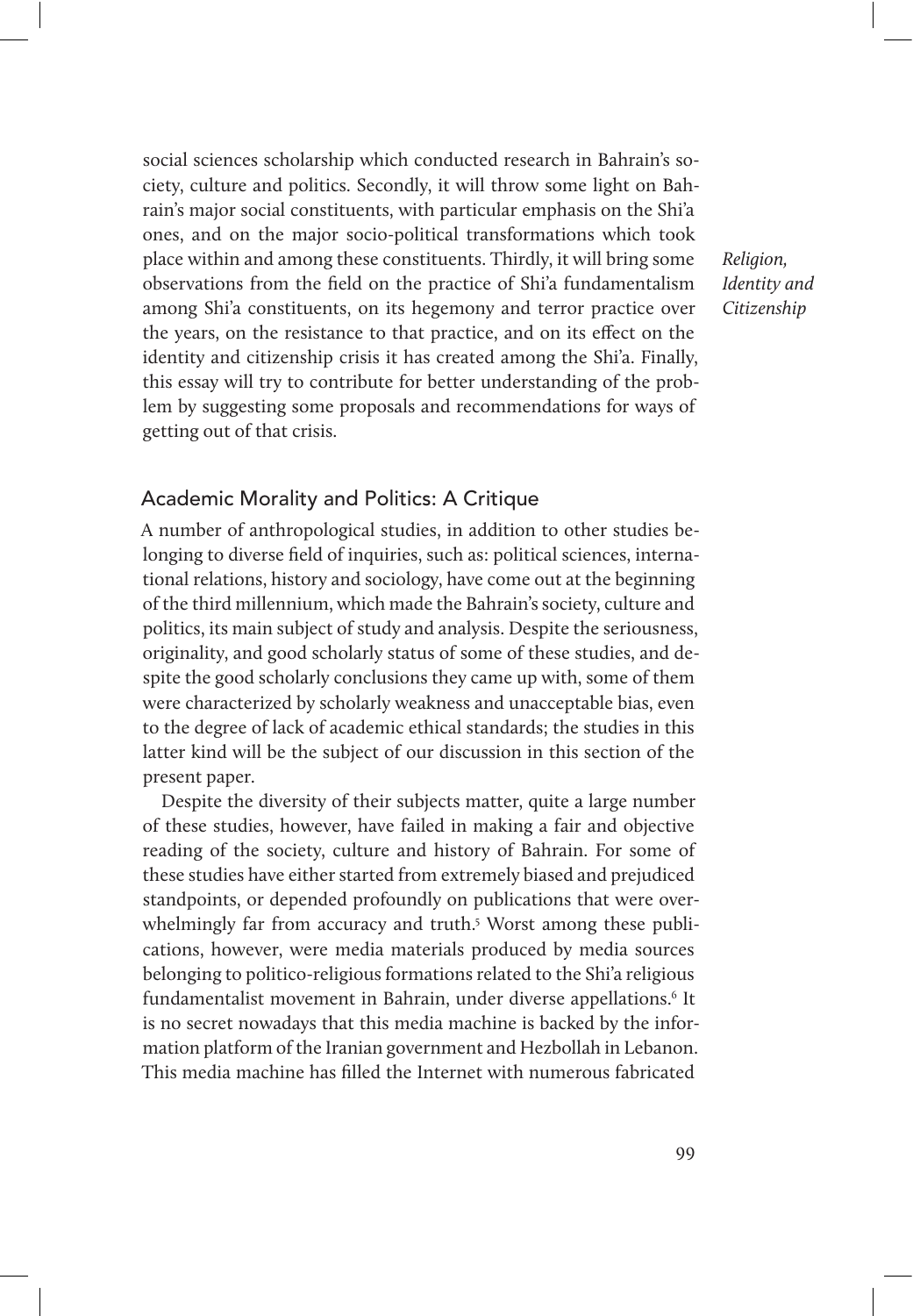and falsified pieces of information, as part of its ideological and political warfare on the state and the society in Bahrain since the 1990s, and is still playing the same role.7 These misinformed data included falsehoods, such as: the Bahraini population comprises a Shi'a majority of 60-70% and a Sunni minority of no more than 30-40%; and that the "Shi'a majority has been struggling for democracy and freedom against the Sunni minority that runs the country through ruling dynasties opposed to both the Shi'a majority and democracy."8

Another example of misinformation is that: "the political reform that has been accomplished in Bahrain since the beginning of the third millennium, is nothing but the result of the struggle of the Shi'a majority, and the Sunni community has had nothing to do with it; it can be said that the king of Bahrain was forced to make these reforms." Thus, the social and political life in Bahrain is depicted as being "under the rule of a tyrannical dictatorial authority, reflecting the spirit and culture of the Sunni hegemonic minority."

Looking at these studies would lead any serious observer to find out that they reiterate, naively, the negative typified picture of Bahrain, which is now crowding the provocative political media platforms opposed to the Bahrain government, without the least effort on the part of the writers to check the accuracy of that information. Thus it is clear that most of the writers of those studies have hastily started searching for data and examples, some of which are ethnographic in nature while others are sociological, which was the result of a conscious effort on the part of some, and unconscious on the part of others, so that to avoid going out of that typified framework and picture, which was considered by them a betrayal to "the solid objective facts" or mere opinions of other researchers." It will also be seen that some of those studies have, in accordance with this Bahraini context, placed what they called the "persecution of Bahraini Shi'a" within a more generalized context, that of the "persecution of Arab Shi'a," and consequently it will be seen as a part of the "Islamic Shi'a awakening" or the "Shi'a rise" in the Arab world.<sup>9</sup> It will also be found that, starting from this misinformed typified perspective leaked by the fundamentalist Shi'a information machine to European and American universities and research institutes, one of the serious results of this state of affairs was depicting all Sunni fundamentalist activities, specifically after September 11th, as reactionary terroristic activities, antagonistic

**CEIISS** 3/2014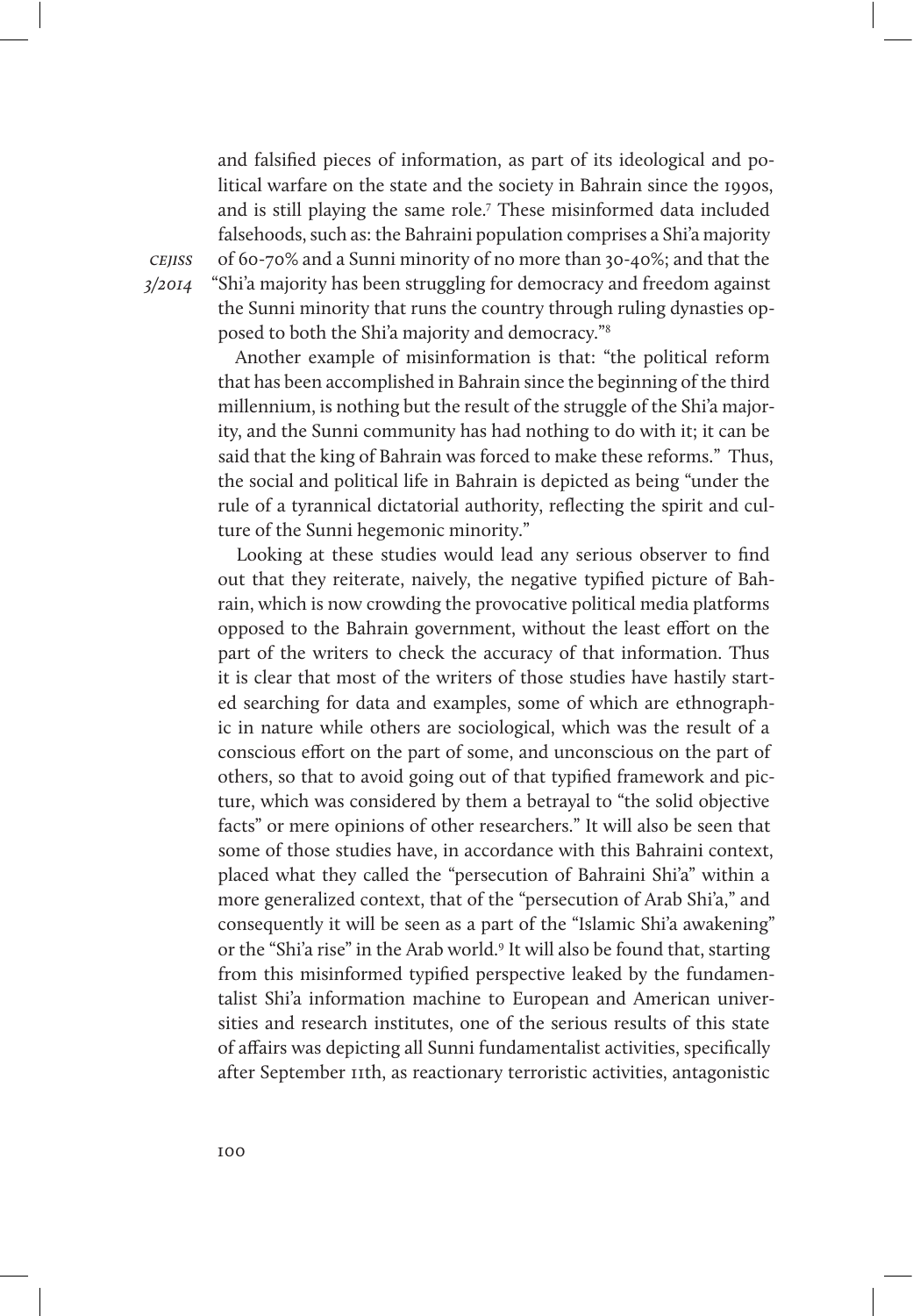to the West and to modernity and democracy. On the other hand, Shi'a fundamentalism was portrayed as a "popular movement struggling for freedom and democracy against the hegemonic Sunni fundamentalism and its arrogant and overbearing tyrants like Saddam Hussain in Iraq, the Saudi dynasty in Saudi Arabia, and the al-Khalifa dynasty in Bahrain, and so on.<sup>10</sup> That is why it is not bewildering any more to find out that most of these kind of researchers who came to Bahrain to conduct their studies were, immediately upon setting foot in Bahrain, connected to friends and activists from the Shi'a community. They even favoured staying in Shi'a villages and city neighbourhoods, enjoying incomparable hospitality and cooperation from those activists and their relatives, who made sure that the pens, cameras, and recorders of those researchers would carry the "facts" as seen by those narrators and commentators. Thus, according to the narration of those modern day researchers, the *ʿ*Ashurā rituals that had been performed by Muslim Shi'a for years and years, became an expression of the "tyranny and persecution" suffered by contemporary Shi'a, which extended back in history to the time of the martyrdom of al-Imam al-Hussain.<sup>11</sup> Consequently, we have come to see those researchers as if being possessed by an obsessional ritualistic state of persecution complex implanted in the mind of the Shi'a individual, whom we believe is a victim himself of clergy persecution; so much so that some of those researchers sounded more Shi'a Imamite than the Shi'a themselves.<sup>12</sup>

Even a brief look at these studies would show clearly how remote they are from scholarly objectivity in their look at the society and culture of their subject matter, the Bahraini society in the case at hand.<sup>13</sup> These studies ignore the dangerous sectarian dimension of this fundamentalist Shi'a movement, which probably matches now the Sunni fundamentalist movement in its apex years, and how it was able to carry most of the Shi'a community away from the rational route towards a better life based on the values and principles of modernism and enlightenment on the grounds of justice, freedom, and equality.14 One says in the occasion, that these studies have regrettably contributed to the attestation of this typified image based on the persecution complex that the Shi'a clergy is trying to plant in the Shi'a mindset, confirming the concepts of hate and exacting vengeance against the killers of al-Imam al-Hussain. The Iranian Shi'a clergy has placed most Shi'a adherents within a hateful cocoon hostile to modernism and enlight-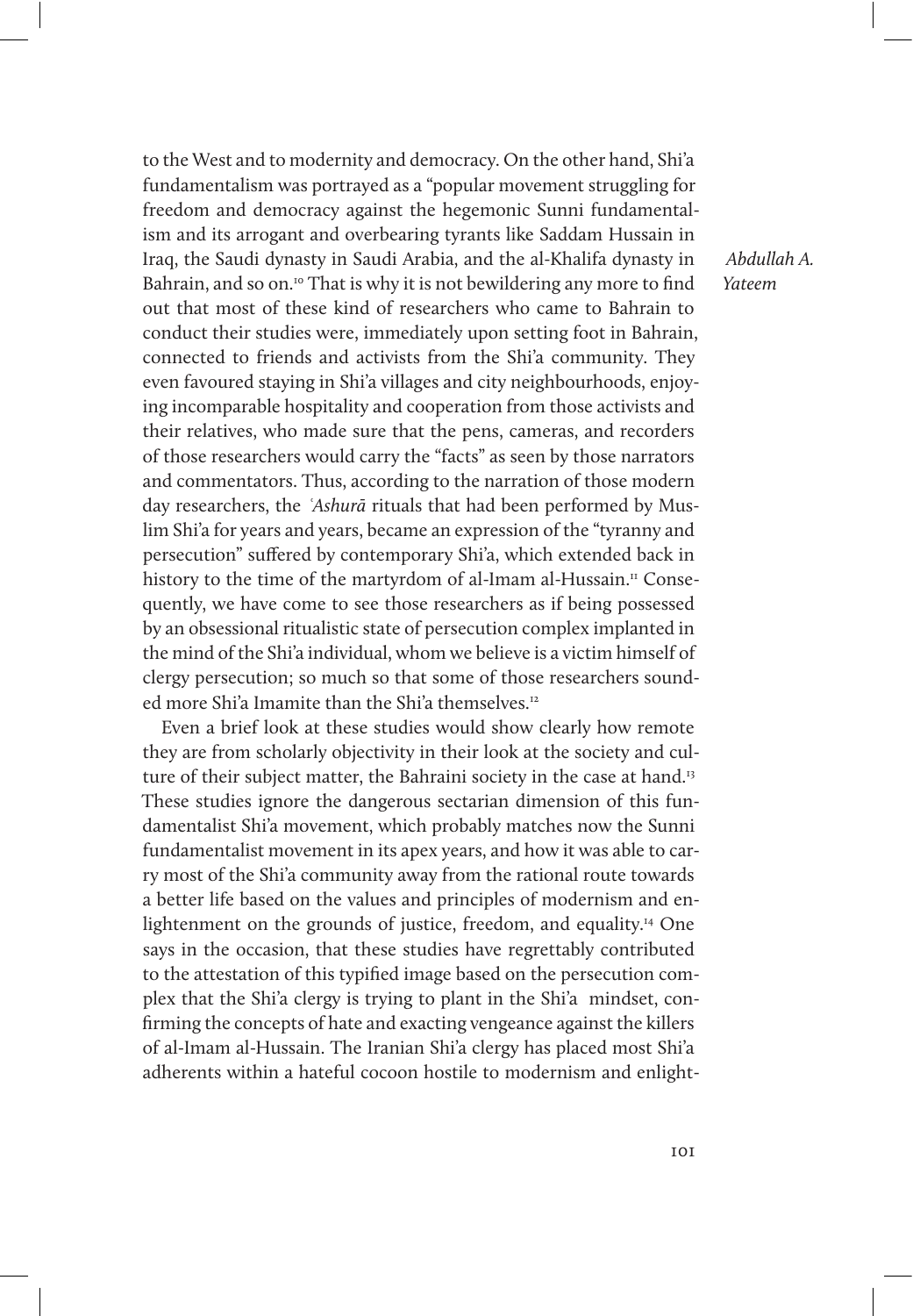enment, confirming many of the false myths and superstitions, making the individual Shi'a in the position of either latent or active hostility awaiting vengeance against the killers of al-Imam al-Hussain.15

**CEIISS** 3/2014

Researchers in those studies have deliberately, and with surprising insistence, thrown intensive investigative light on the subject of "social drama," which Shi'a fundamentalism has tried to establish as a lived status quo in Shi'a villages and urban neighbourhoods,<sup>16</sup> whether through celebrating all-year-round religious festivals or through employing and exploiting social occasions like marriages or deaths to ruminate tragedy and persecution feelings and establishing them as everyday life routine. It has become, in the words of one of those researchers, a "culture of tears."<sup>17</sup> Thus, those researchers visiting Bahrain had in front of them a "social drama" enacted on the socio-religious level, represented in the religious rituals held on the day of *ʿ*Ashurā, and other occasions observed continually all year round for the birth or death days of one of the twelve Imams or the female descendants of the Prophet Muhammad. The other social drama, however, has a political nature, concentrating on exploiting the religious occasions through projecting the religious past on the daily experienced political presence. The scenes of this drama are often concluded by instigating confrontations and clashes with law-enforcement forces by breaking laws and regulations.

What role is there for those new researchers with their studies during the uproar incidents of these social drama? It can be said that most of these researchers have directed their attention in their studies to either the socio-religious drama or to the socio-political one. Now, the researcher feels that he has a "religious showcase" through which he observes dramatic scenes and increasingly climactic ritual rhetoric, increasingly interspersed with grief speeches, to move on gradually to a wave of weeping and wailing, to self torment by beating chests with fists, beating backs with metal chains, concluding with beating heads with canes and swords to draw blood. After observing this religious drama, a researcher would move on to the "political showcase," guided by one of his village sponsors, or reporters, to unearth the relationship between the historico-religious personas that performed their positive or negative roles in history and other characters in the present revealed through insinuation by the mullah, the orator, or the reciter throughout the rituals of *ʿ*Ashurā or other occasions; or to observe the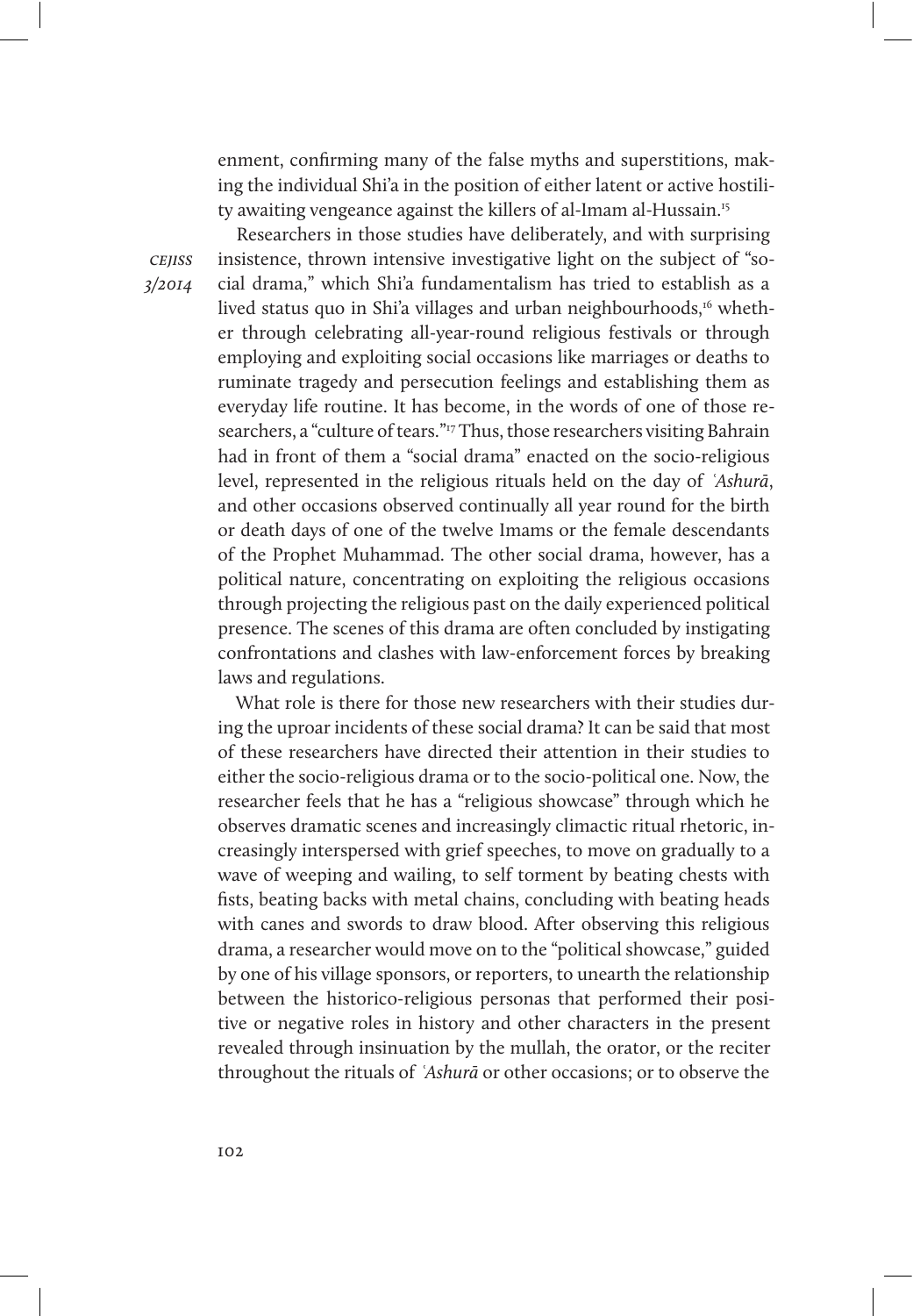consequences of that political drama whose scenes would be enacted in the form of confrontations championed by the youths who had taken part in the drama, but this time, the confrontations and skirmishes would be with the security forces at village entrances. A few hours later, the researcher, happy with his observations in spite of being exposed to some tear gas during the confrontations, accompanied by his companions and reporters, some of whom had taken part in the scenes of that social, religious, and political drama, to be provided with the necessary explanations of the scenes and what lies beyond the scenes. These sittings could probably be attended by clerics with their white or black turbans to add a touch of joy and charm to the sitting, and we would see the researcher dutifully scribbling what is being said, and even dictated, to him.<sup>18</sup>

The question that comes to one's mind after this intended description of a stereotype field-experience encountered by those researchers is: where does the moral responsibility towards Bahrain's society and culture, which they claim to be studying, lie? The first problem that faces those studies and their writers is that they confirm a typified image of Muslim Shi'a void of scholarly objectivity; they, rather, do great harm to this social constituent of Bahrain. Those researchers have also deliberately turned a blind eye to the real sufferings of this constituent, whether in cities or villages, through the control and hegemony practiced by religious fundamentalism on them through its diverse political, religious, and even social organizations. It can be clearly seen that this practice has the aim of imposing a certain specific cultural identity and way of life derived its general framework and its details from the pattern imposed by the mullahs and the clergy in Islamic Iran, which was subsequently exported to villages and urban quarters in Lebanon and Iraq, which have fallen under the control of pro-Iran Shi'a fundamentalist organizations like Hezbollah, for instance.<sup>19</sup>

In the case of the Bahraini example at hand, those researchers seem to deliberately ignore the state of sharp contradiction the Bahraini Shi'a nationals experience under the predominant control of Shi'a fundamentalism in villages and in the outskirts of towns,<sup>20</sup> amid the teachings of the clergy, social puritanism, cultural deprivation, and the absence of any aspect of leisure and recreation. For instance, there is not even a single shop in these villages and neighbourhoods to sell modern songs and music tapes or CDs; while, on the other hand, these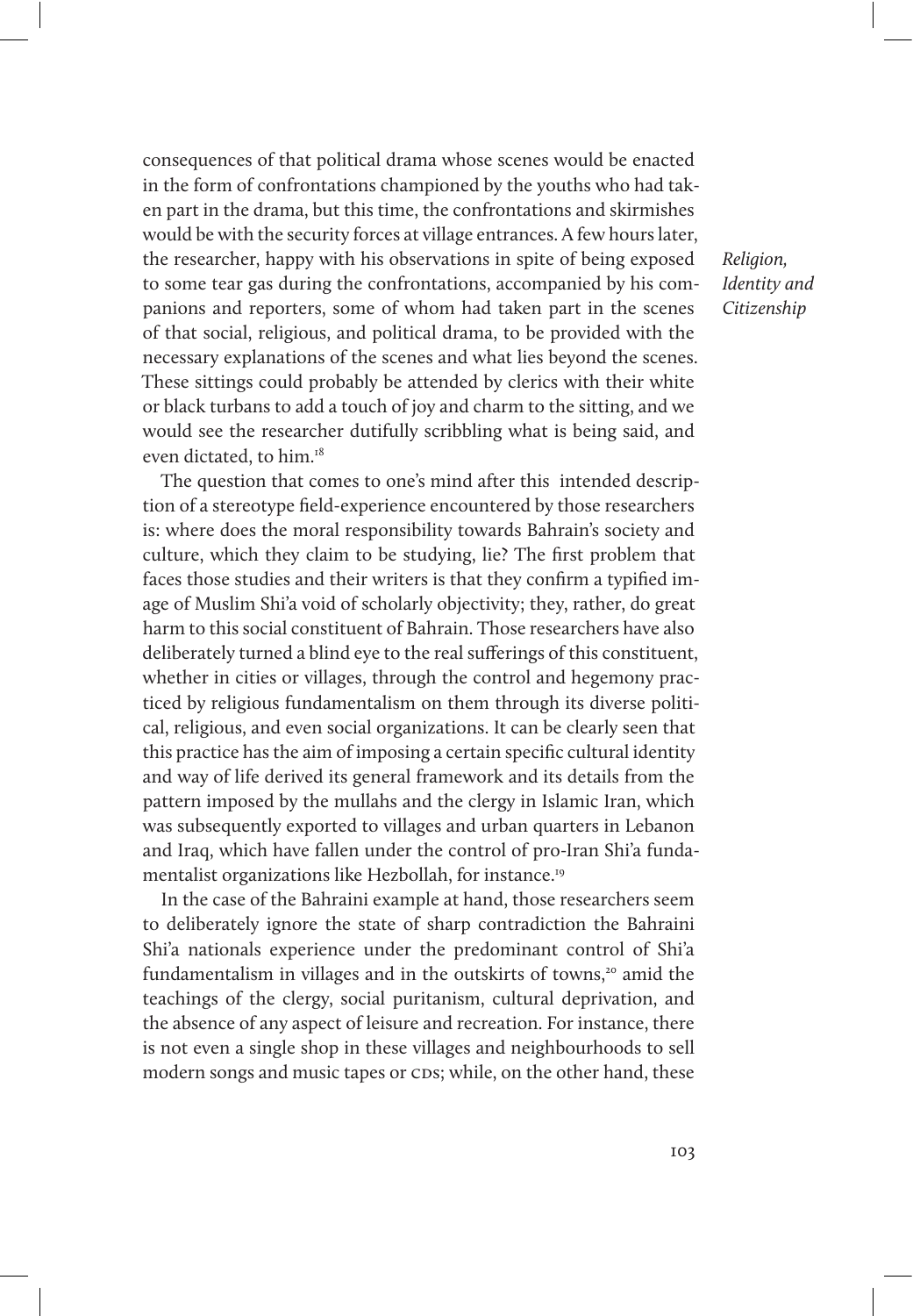places abound with tapes of religious speeches and chants known as "al-Rawadid" (religious chants mourning the martyrdom of al-Imam al-Hussain) and mobile phone ringing tones, which have become of a religious nature in their majority.21 Those Western researchers indeed go far in ignoring developments in contemporary social and cultural life in most streets and cities of Bahrain and proceed to picture the state of the Shi'a neighbourhoods as a testimony of the "state of deprivation imposed on the population of the Shi'a villages and quarters," without, naturally, making any objective remark about who is responsible for that state of deprivation. The burden of responsibility for this is on the shoulders of the Shi'a fundamentalist movement here in Bahrain, which repeats similar experiences made by similar movements in Iran, Iraq, and Lebanon, as well as experiences by other fundamentalist movements of a different nature in Egypt, Afghanistan, and Pakistan.<sup>22</sup> Those researchers seem to insistently keep hidden the fact that a great many of the populace of those villages and quarters, from among those who do not subscribe to the predominant fundamentalist trend, find it necessary to travel abroad during those religious festivals, which are official holidays. They travel to neighbouring Gulf states to escape the miserable state they find themselves in or the confrontations that activists of these fundamentalist movements instigate with the security forces.<sup>23</sup>

# Social Constituents and Transformation:

For research purposes, we shall suppose that the main constituents of the Bahrain society, from the social and cultural viewpoints, in the sociological sense, are: 1) the first constituent known as al-*ʿ*Arab al-Suna (the Sunni Arabs), 2) the second known as al-Ba*ḥ*arna (the Arab Shi'a), and 3) the third known as al-*`Ajam* (Shi'a of Persian origin).<sup>24</sup>

al-ʿArab al-Suna: It can be noticed that the social transformations experienced by Bahrain ever since the beginning of the twentieth century have contributed to the integration of the Sunni Arab constituent, in all its varieties, in the melting pot of the mother Arab civilization and in its local, cultural symbols embodied in the Gulf identity.<sup>25</sup> We are here then facing a social constituent characterised by increasing internal harmony and perfect integration in the general Arab civilization melting pot as embodied in the Gulf culture and identity; subse-

cejiss 3/2014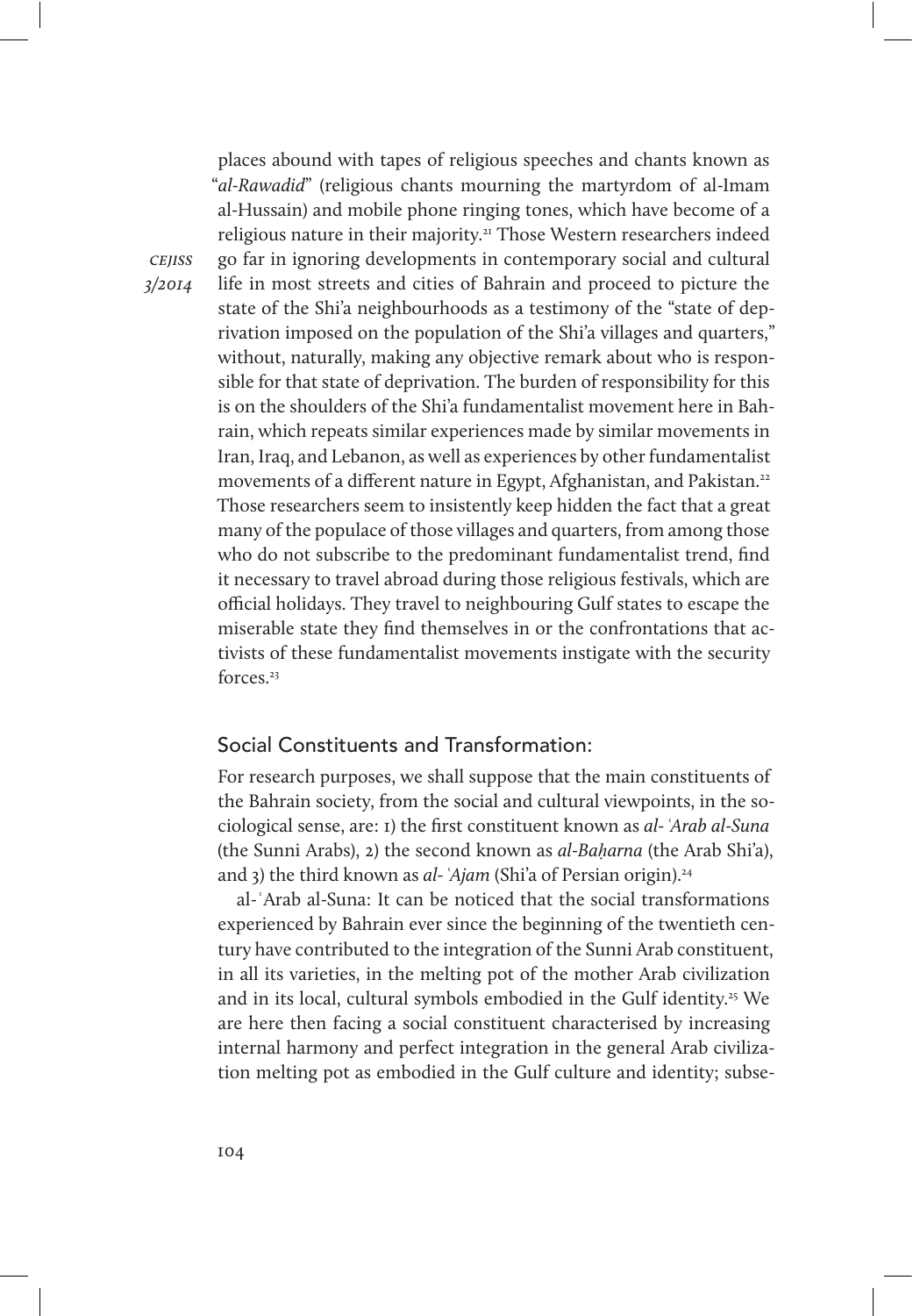quently, this constituent has had no problems in its society belonging to the mother one, that of the Arabian Peninsula. Neither does it see in its social or political system any abnormality; that is to say in envisaging the Arab conquest of the land, led by the Khalifa family, as the conquest that rededicated its belonging to the mother Arabian Peninsula, and putting an end to all forms of Persian attempts to dominate it.

al-Ba*ḥ*arna **(sing.** Bahrani**)**: As for the second social constituent, customarily called al-Ba*ḥ*arna, one notices that its speed of integration with local communities in cities and rural areas was accelerating, considering the great numbers of Shi'a Arabs emigrating to Bahrain from al-Qatif, al-Muhammara, and Southern Iraq during the last sixty years of the twentieth century. The most prominent attachment of this constituent was to the Arab civilization and to its mainstream Arabic culture, being led in this by the elites of the Ba*ḥ*arnat al-Manama (the Baḥarna of Manama) comprising the traditional merchants, social notables, the intelligentsia, business men, and technocrats, who received their modern education in Bahrain and abroad. Those elites were characterised by the depth of their Arab attachment and by being involved in political action of Arab nationalist nature.<sup>26</sup> A look at the names of some of the political leaders would be enough to ascertain this historical briefing. But then, what happened?

This social constituent witnessed what looked like a social rebellion against its elites, following the Iranian revolution in 1979, which went hand in hand with an ebb in the Arab nationalist movement. This state of affairs led to what looked like the overthrow of the urban leading elite, to be supplanted by another religious elite attached to the rural areas.<sup>27</sup> The Iranian revolutionary leadership was able to absorb this new religious elite that was leading the Shi'a Arab constituent within its project for exporting its Islamic revolution and its project to revivify the Safavid ideology and its concept of wilayat al-faqih (Guardianship of the Jurist) as an alternative for the  $Ia$  *fari* ideology with its Akhbari (traditional) school of jurisprudence.<sup>28</sup> Consequently, we have witnessed within the ranks of this Bahraini social constituent political movements and organizations gaining prominence and working side by side with traditional religious institutions, such as *ḥ*awzat (sing. *ḥ*awza, Shi'a religious training centres) and mātam (mourning centres), towards deepening the gap between this social constituent and the Arab constituent related to the Arab civilization as embodied in the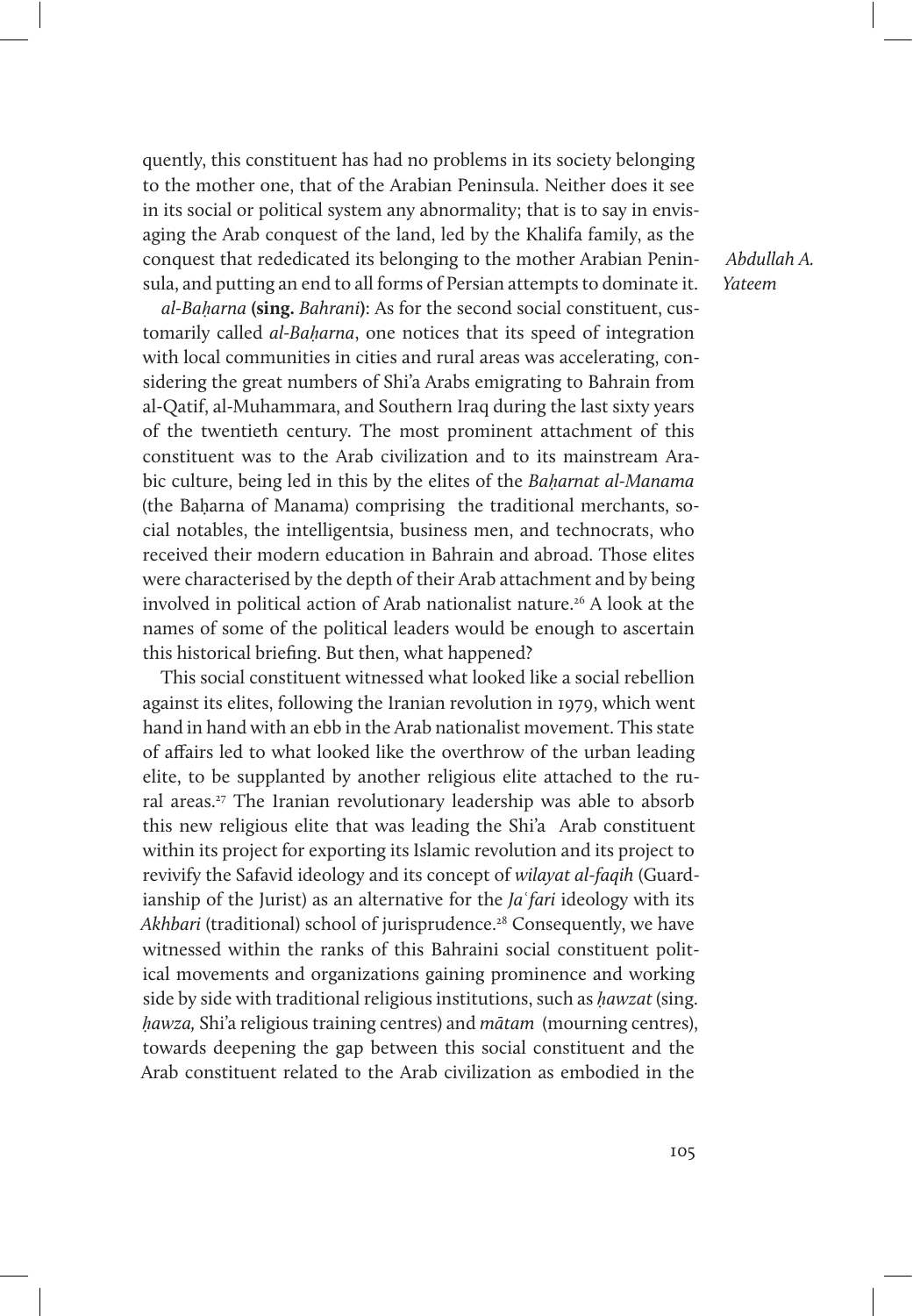culture of the Arabian Gulf and the Arabian Peninsula, and increasingly joining the projects of the new transnational sectarian attachment, embodied, this time, in Iran, the seat of the Guardian Jurist, and in the religious authorities in Iraq. Furthermore, it is worth noticing in this regard that all these transnational religious authorities endowed themselves a halo of exaggerated sanctity amount sometimes the limits of divinity. What impact did this state of affairs have on the constituent under study?

A new and different attachment and identity, based on sectarian belonging first and foremost and above all other considerations, including national attachment, was replacing the original national identity. This new state of affairs put this Arab Shi'a constituent in a state of deep identity crisis, and it was taking place despite the eye-opening calls of some Shi'a clerics as to the dangers latent in that state. That was why it was not surprising to read and hear about the state of "abduction" experienced by members of the Shi'a sect in Bahrain as well as elsewhere, causing much suffering to many of its elites and intellectuals; so much so that the current state is becoming a serious threat to their existence, in the present as well as in the future.

Let us come closer to that state of affairs, by providing some eyewitness experience of the form of hegemonic practices which have been carried out in the Shi'a communities by fundamentalists. In an interview with him in one of the national newspapers, Sheikh Mohsin Ibn Abdul-Hussain Al-Asfoor, a very well known cleric from Akhbari school, documents the following: "throughout the last seventeen years, al-Wafaq terrorist leaders have bullied and harassed the nonpartisan people who did not show loyalty to them, besides they isolated them in their communities. They have brought the opportunists, that is to say those who follow their ideas and dogma, more closer to them; later they dressed them up with turbans and instituted them as leaders of disorder and terror in the villages ... On the other hand, they fought against the elites and notables in every village and eliminated their social and political role, and instead of that they ordained their loyalist followers as leaders in those communities".29

The second testimony in this context, provided by Hassan Abdullah Al-Madni, who is a civic writer; originally comes from Jedhafaz village, and also belongs to the same sect: "The political facades of so many mawātim, (mātam sing., Shi'a religious centre) are taking the colour-

cejiss 3/2014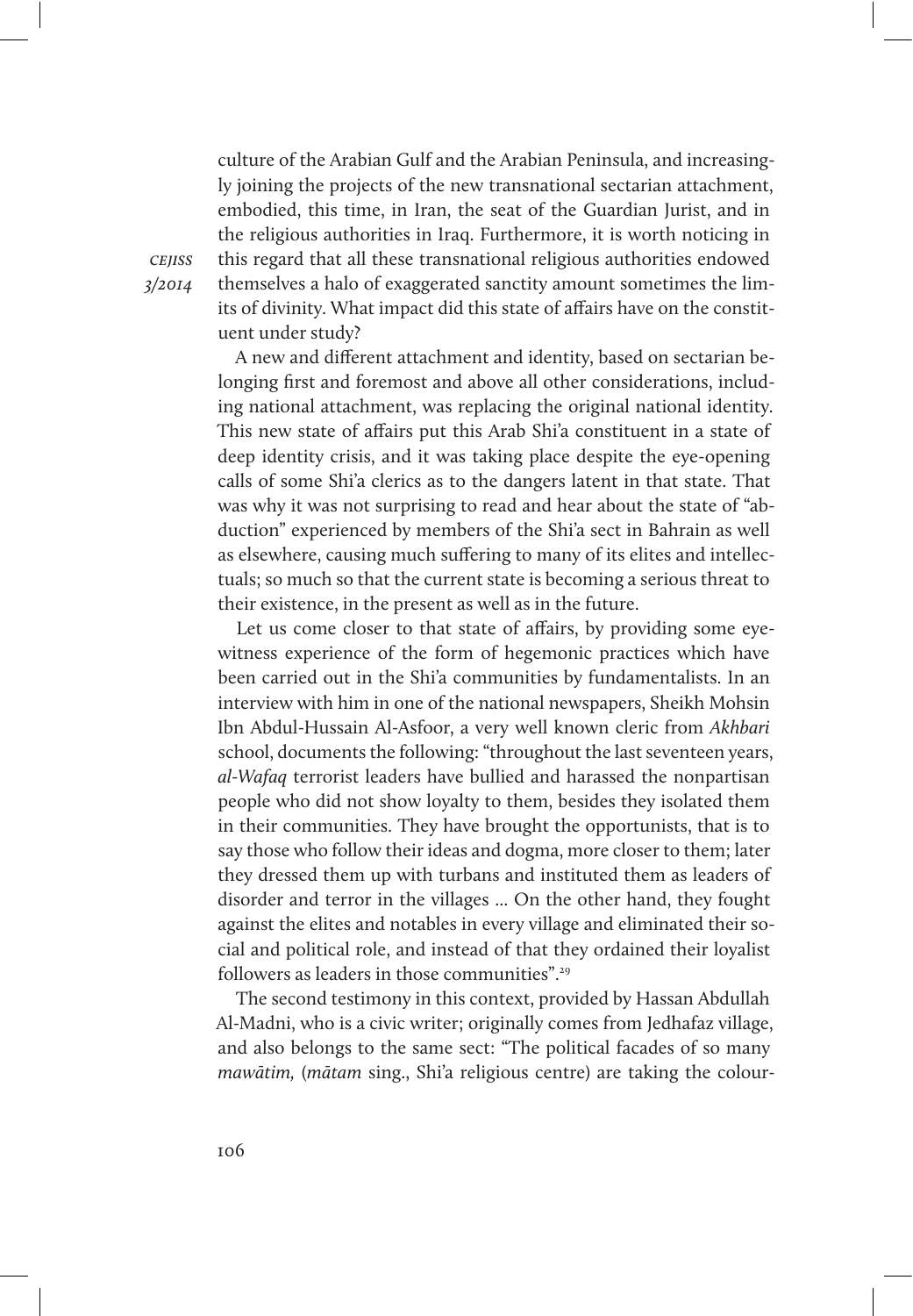ings of political parties, the most prominent of which being the posters of Bahraini, Iranian, Iraqi, and Lebanese religio-political leaders, pointing to the political orientation of the organizers and attenders of these gatherings. The battle grew increasingly fiercer in the 1990s between the organizers of these gatherings, which served as a political platform for them, and the opponents to this direction of politicizing this originally religious institution."30

It has become obvious that the diversified methods, coupling solicitations and threats, employed by the new religious and political elites that have taken charge of this social constituent since the Iranian revolution, have worked towards placing that constituent in a state of mythical oppression complex for which the contemporary Arab history and civilization can in no way be held responsible. Iranian revolutionary clerics have been working towards creating a myth of ahal al-bait (Prophet Muhammad's close kins) in an attempt to create a common space between the Persian historical oppression complex used historically to justify the establishment of Safavid Shi'asim and the ideology of the wilayat al-faqih. The state of abduction experienced by this social constituent, attempting to divert it from its Arab attachment and identity and deprive it from its inborn right to genuine citizenship, has led to it losing its educated, secular and nationalist, leaderships and elites, a great number of which had had the honour of participating in the building of the modern state ever since the beginnings of the twentieth century. One of the jeopardy of this state of abduction and the absence of civil educated elites has been the possession on the part of the new leaders of the political Shi'a street and public, departing from the villages and moving to the cities, and pushing them into frequent confrontations with the state, on one side, and with other social constituents, on the other. Many of these confrontations, some of which had the character of attempting to create political crises while others tended to mere violence and street fights and terrorism, were steps in a serialized scheme aiming to gradually exhaust the state, weaken its structure, and spread corruption in it, facilitating a final assault at a later stage, emulating similar projects in other Arab societies. The clearest illustration of the current state of this social constituent in Bahrain is probably what happened during the "February Ordeal", where this social constituent was forcibly pushed into this ordeal in the wake of its abduction by its new elites which put the sectarian loy-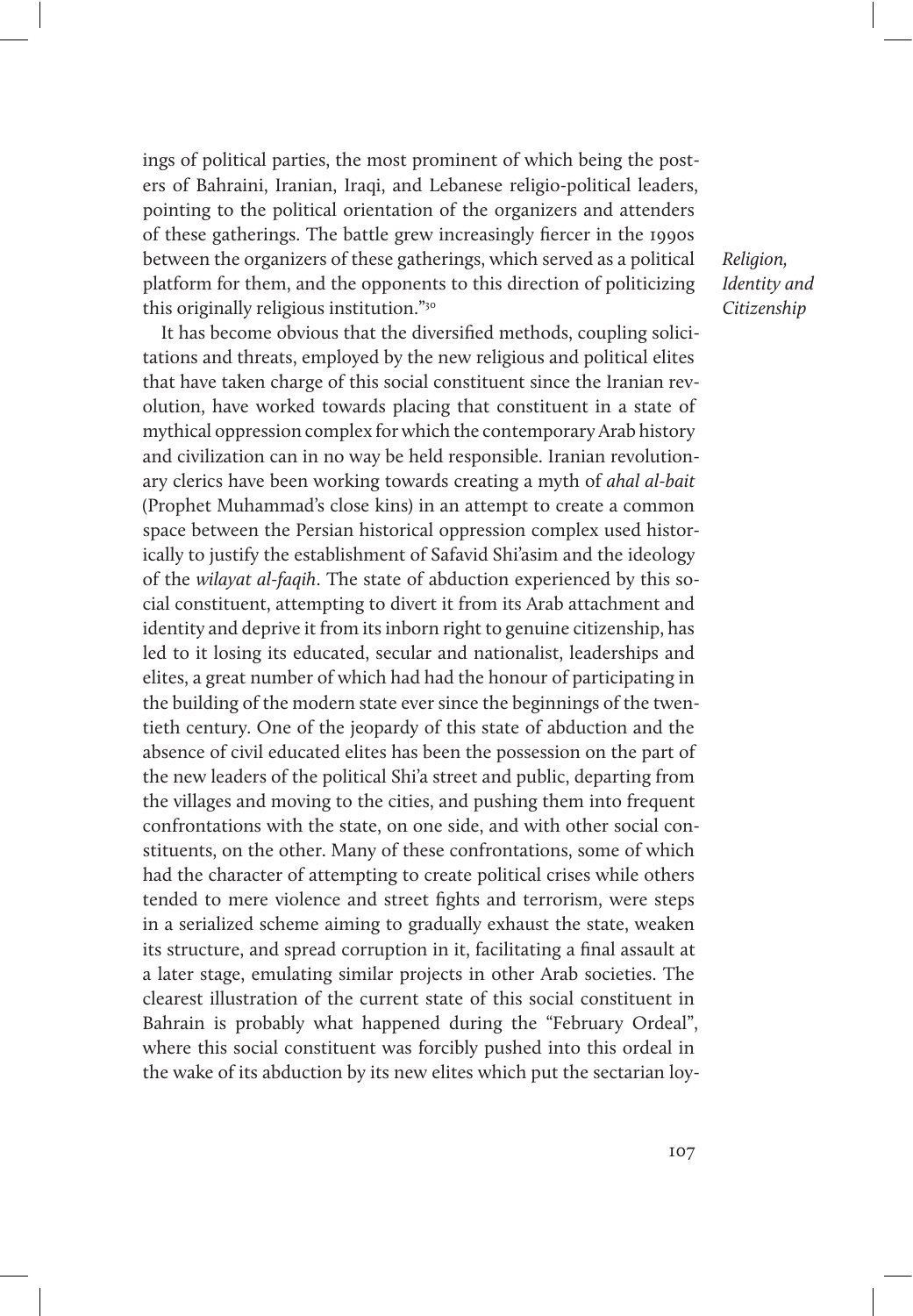alty and attachment in place of their national belonging. The individual in this social constituent found himself in a state of shock, facing a wall of the other social constituents, wondering whether he was supposed to persevere with his isolationist policy under the effect of the state of mythical oppression complex dedicating sectarian loyalty at the expense of genuine citizenship and national belonging. This constituent now faces a crucial choice and has a dire need, much like other similar Arab social constituents of the Shi'a belonging, to perform full integration in the Arab culture and society, and to stay away from states and powers opposed to the Arab culture and identity that abuse their policies on racial hatred and contempt to the Arabs, especially theocratic state like Iran.

al-*ʿ*Ajam **(sing.** *ʿ*Ajami**)**: Coming to the third social constituent of the Bahraini society, we can define it as the Shi'a constituent of Persian descent, locally known as al-*ʿ*Ajam. Unlike the other constituents, al-*ʿ*Ajam are characterised by a shared and unified ethnic identity, but only in appearance, belonging to ancestors descending from various regions of Iran.31 However, in factual terms, this constituent is widely diversified and torn by internal differences, due to class-related diverse backgrounds, and ethnic and kinship differentiations. This has made this constituent the least homogeneous and internally integrated of all in Bahrain. The ethnic, sectarian and cultural background of this constituent played a role in making the first generations of its migrants less amenable to integration in the mainstream and overwhelming social constituent. One of the reasons for this lack of integration was the tense and hostile relationship between the country of destination, Bahrain, as a new home country, and the country of origin, Iran, as the old home country. The aggressive and expansionist policies of the various governments that came to power successively in Iran played a role in making this Bahraini social constituent live in a state of doubt in view of the animosity between the old home and the new home countries. This fact is quite obvious to any student of history, that this particular problem has been created by the political recklessness and idiotic policies of the regimes in Iran, starting with the establishment of the Safavid state in the days of Shah Ismael Ibn Haidar in the early sixteenth century, up to the problems created by the present regime of clerics and mullahs. This comes after decades of losing wars with neighbouring states like the Ottomans and the Afghans during the past centuries, through the expansionist ambitions during the Pahlavi

**CEIISS** 3/2014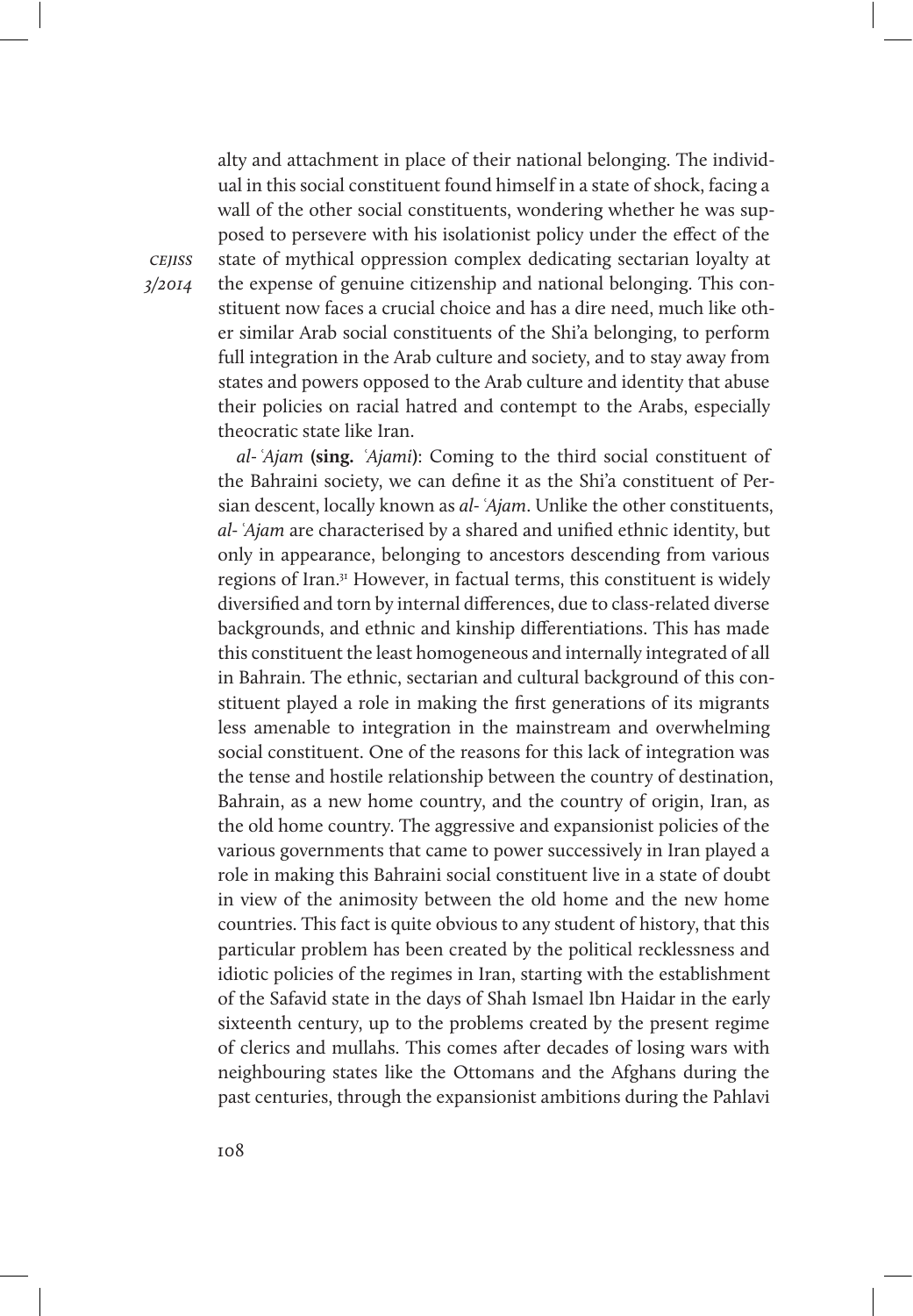Shah monarchy in the twentieth century, up to new expansionist ambitions of the present regime clothed with the mottos of the Islamic revolution working through the projects for exporting the model of the Islamic revolution of Iran to Arab and Muslim countries, especially those containing Shi'a populations. The question arises here: what does this historical background have to do with the integration problems of this third social constituent in Bahrain?

In view of these historical problems, the social leaders of the early generations of this constituent chose to follow the practice of isolation and maintained distance from local public affairs in an attempt to keep away from harm. With the passage of time, this attitude helped in entrenching the social and cultural seclusion of the local people of this constituent, contributing further to the slowing of the process of integration in the Arabic cultural milieu of the new home country, thus creating a rift in the cultural conscience, sense of belonging, attachment and cultural identity of this constituent; with a sense of torn citizenship. In view of the historical and social state that this constituent found itself in, thus it has been noticed that the case of ruptured belonging and double identity was transmitted from one generation to another, despite the involvement of later generations in educational programmes and projects sponsored by the state and their joining the employment of public as well as private institutions. In spite of all of this activity, however, a great sector of this constituent remained emotionally distanced from the spiritual and cultural fabric of the Arab culture to which their home country belonged. An indicative sign of this isolationist attitude and practice, and favouring the culture of the ancient ancestors is the leaning towards using the Persian language, in its diverse dialects, over the Arabic tongue; and the continued isolation from Arabic art forms in music and singing generally, and the local forms in particular. This has resulted, for instance, in lack of interest in these forms reaching the extent of aversion towards them. This seclusion, originated by hesitancy and lack of integration, was exacerbated by the elders discouraging their offspring from involvement in these arts, in practice and creation. This is why the student of society and culture in Bahrain will notice the absence of artists and singers practising these arts, whether from the al-Ba*ḥ*arna or al-*ʿ*Ajam.

It would be unfair and unscholarly to generalise in this case without taking into consideration certain individual, and even collective, efforts from members of this constituent to escape the shackles of so-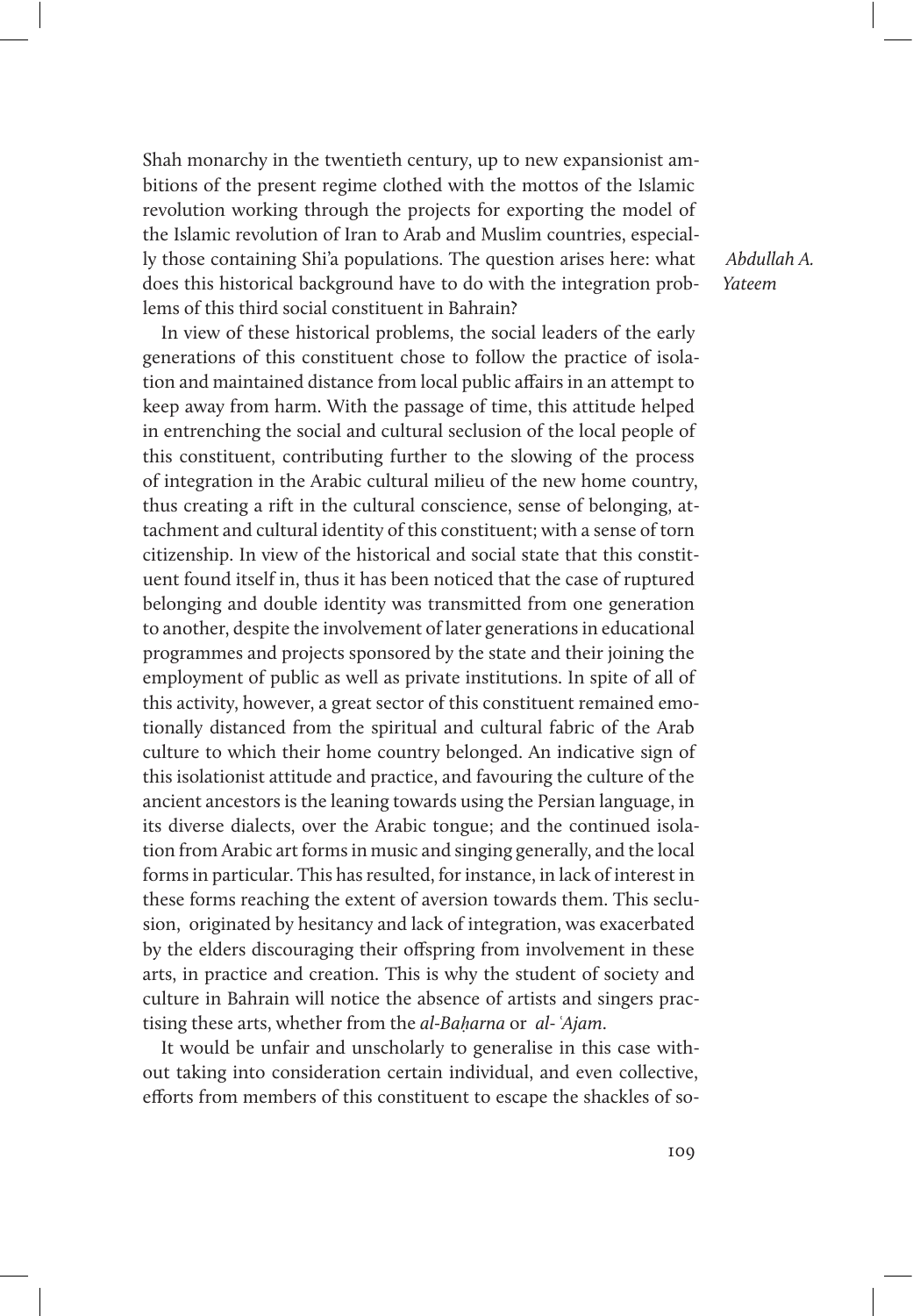cial and cultural seclusion, especially keeping in mind that the history of the Bahraini society has been free from bitter racial and sectarian tensions and struggles of the kind experienced by certain societies in the world. On the contrary, the Bahraini society has been governed by friendly relationships among its diverse constituents in the past as well as in the present. Directing this exhaustive light on the details of the integration problems of this constituent, however, only aims to investigate the problems that it suffers from in issues of identity and belonging, and how they reflect in its individuals practising genuine citizenship. We shall notice the negative impact of these problems in certain sectors of this constituent being dragged into sectarian defensive positions with the Shi'a political movement led by the new elite, propounding the idea of a new state taking its inspiration from the Iranian pattern of theocratic rule which is based on the concept of the wilayat al-faqih. We shall notice also that the isolationist practice of this Shi'a constituent of Persian origins, keeping its distance from Arabic culture, and its extolling the social and cultural values of the Persian culture, has contributed through successive generations to making it take the same position taken by the other Shi'a constituent, that of Arab origins, in marching behind the projects of the new religious elite taking inspiration from the model of sectarian ideology of the wilayat al-faqih and endeavouring towards its implementation on the ground. That was why we saw that the attempts to topple the established elites and values of the traditional Bahraini society taking place in the Arab Shi'a constituent were carried out in the midst of this constituent as well. Thus the same Shi'a religious elite, emanating from the Iranian clerical system, which had taken over the Arab Shi'a constituent, was in control in this constituent as well, despite the mutual historical animosity and contempt between al-Ba*ḥ*arna and al-*ʿ*Ajam. Thus the transnational and trans-ethnic Safavid religious clergy was put firmly in power in the ranks of both constituents through the ideology of the *wilayat al-faqih* of the emulated jurist. Subsequently, these constituents were linked together to a hierarchical network of clerics headed by the guardian jurist.

### Resisting Fundamentalism

It is worth considering in this respect, having examined the social and historical roots of these constituents of the contemporary Bahraini so-

**CEIISS** 3/2014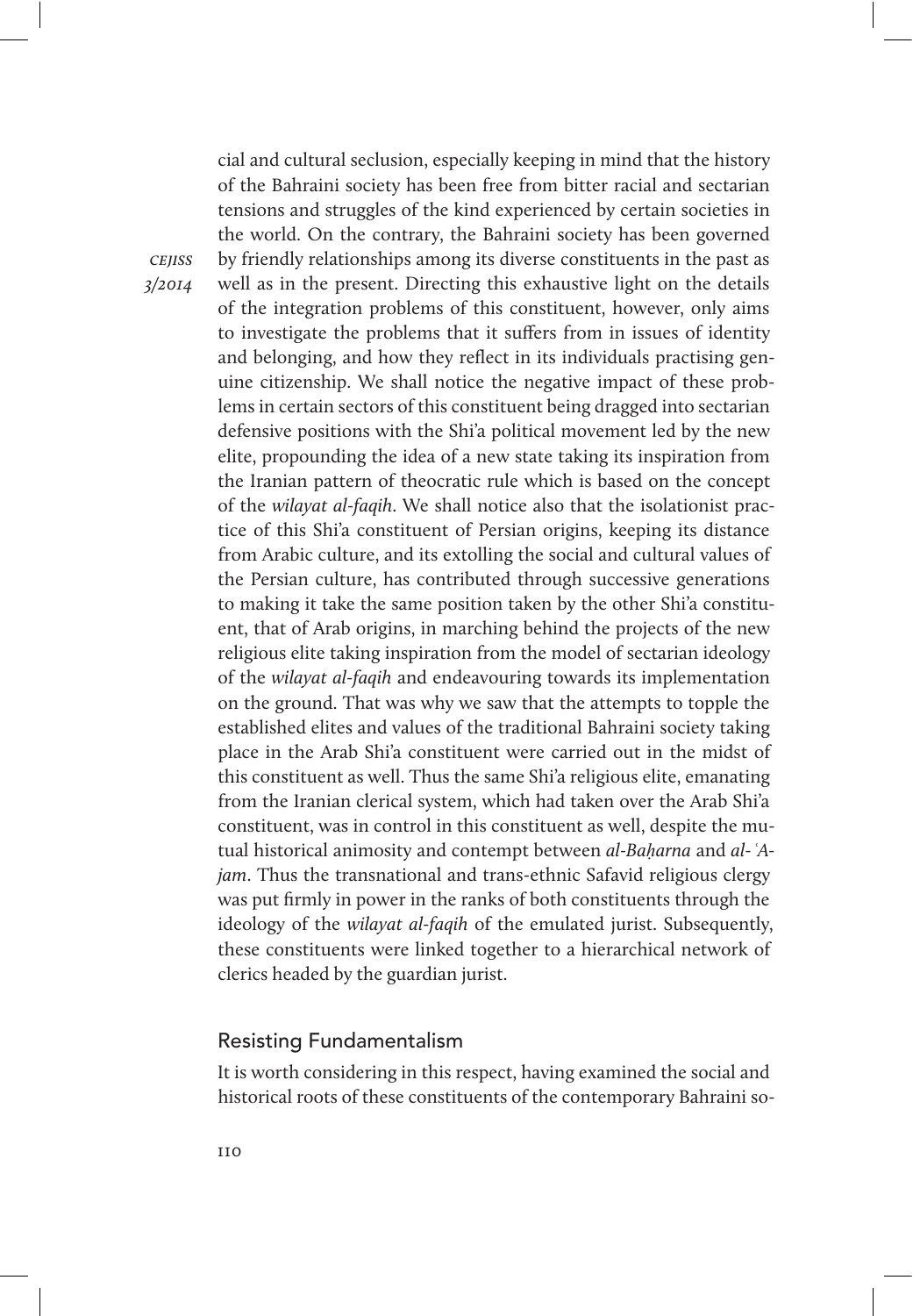ciety, to pause and investigate the resistance activities carried out by members of the Shi'a constituents of the Bahraini society, al-Baharina as well as al-*ʿ*Ajam, against the hegemonic policies practised by the Iranian clergy through its new elites trained and put in control by the religious training centres (*ḥ*awzat) in Iran and elsewhere. This resistance took various forms: some Arab Shi'a families stood up to the attempts to control the mātam that they had worked towards establishing for decades, such as the families of Al-Arayed, Bin Rajab, Al-Mudaif<sup>'</sup>, Al-Asfoor, and other prominent Shi'a families of Manama.<sup>32</sup>

The resistance movement also took religious forms. In one of its forms the Akhbari school, traditionally predominant amongst Shi'a Arabs in the eastern Arabian Peninsula, stood up to the hegemony of the U*ṣ*uli school (Fundamentalist School), which is known for its Iranian influence which is based on the ideology of the wilayat al-faqih as a chief pillar of the al-ithna 'ashariyyah (Twelver) Shi'a sect. From among these experiences we mention the stance of the jurists and scholars of the Akhbari Jaʿfari school in Bahrain, belonging prominent families, such as those clerics from of Al-Asfoor and Al-Mubarak families, and the outstanding role played by Sheikh Salman Al-Madani, and the society of which he was president, Al-Rabiṭa Al-Islamiyya (Islamic Association),<sup>33</sup> and the role still being played by Sheikh Mohsin Ibn Abdul-Hussain Al-Asfoor, grandson of the Sheikh Khalaf Al-Asfoor (d. 1934), historically known as one of the senior and most renowned cleric among the Akhbari school in Bahrain and the eastern Peninsula.34 Sheikh Mohsin announced his opposition to the role played by the fundamentalist Shi'a movement represented by Sheikh Issa Qasem and the al-Wefaq society during the incidents of the February Ordeal, viewing it as a representative of Iranian interests and responsible for the sectarian division in the country. He asserted, "Nobody was supposed to be killed, but they created the right atmosphere for the killings then exploited the blood of those who were killed for their own benefit." Consequently, he announced his intention to form an alternative movement that would, in his opinion, be expressive of the Shi'a community.35 Another obvious example of this resistance movement can be seen in the attitude of an ex-cleric of the Shi'a clergy, Sayyed Diaa Al-Musawi, who waged severe public criticism against the principles and policies of the Shi'a fundamentalist action on all levels, in Bahrain and elsewhere. He even went to the extent of giving up his religious role as a cleric and adopted an absolutely civil role.<sup>36</sup> These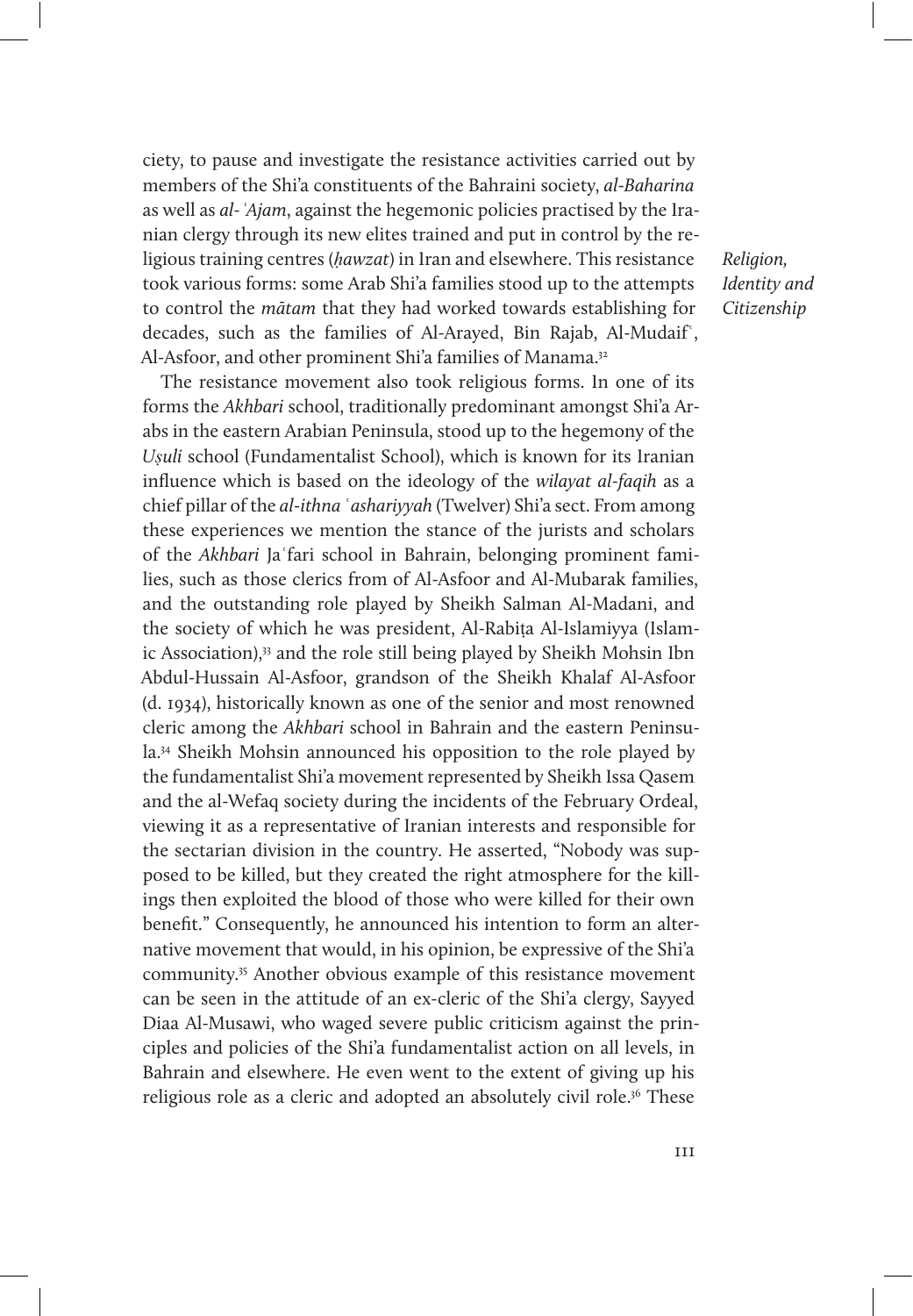cejiss 3/2014 Mahdi Shamsuddin, Sheikh Ali Al-Amin and Sheikh Subhi Al-Tufyli besides other religious figures in Iraq and Iran. All these experiences were attempts to stand up to the centralized authoritarianism and hegemony practised in Bahrain through the hierarchy on top of which sits the guardian jurist, followed by political and religious organizations that may vary in terms of size and political and religious extrem-

ism, but move all in the orbit of the Iranian mullahs and clergy dedicated to the Safavid version of Shi'asim through the system of the wilayat al-faqih. In this regard, I quote the testimony of Hassan Abdullah Al-Madani, a writer and son of the late Abdullah Al-Madani, brother of the late Sheikh Suleiman Al-Madani, as cited in his aforementioned article, where he describes the bitterness of his experience: "The struggle reached its peak with the setting fire of the mātam of al-Qaaem (al-Imam al-Mahdi) in the neighbourhood of Jadhafs, against the background of the administration of the mātam refusing to hand it over to the group that was attempting to get control over the Shi'a street during the 1990s. That incident was alien to the culture of the Bahraini society; in spite of that no Shi'a group condemned it except the group related to Sheikh Suleiman Al-Madani God rest his soul, in addition to a number of Sunni clerics."37 He proceeds to say in the same article, "The ravishing and abducting of the mātam did not stop at the clear religio-political facades taking over, like pure political parties, but, rather, the Hussaini mātam platform was shifted to become a propaganda centre for certain political groupings at home as well as abroad, and inciting hatred towards the state and towards independent religious symbols.<sup>38</sup>

resistance experiences derived inspiration from such prominent Shi'a clerics as the Lebanese Sheikh Mohsin Al-Amin, Sheikh Muhammad

Let us move now to a discussion of the other social Shi'a constituent, al-*ʿ*Ajam, to throw light on its experience with this religious tyranny and hegemony. Different forms of resistance have been clearly noticed among al-*ʿ*Ajam constituent against the religious authoritarianism led by the new religious elites and leaders after removing the traditional al-*ʿ*Ajam's leaders and notables. From among the early experiences of this resistance, we mention that of Kazem Hussain Bushehri, the prominent member of the community, known then as the custodian of mātam, confronted the attempts of the Shirazi movement, under the leadership of El-Sayyed Hadi Al-Madrassi, in the beginning of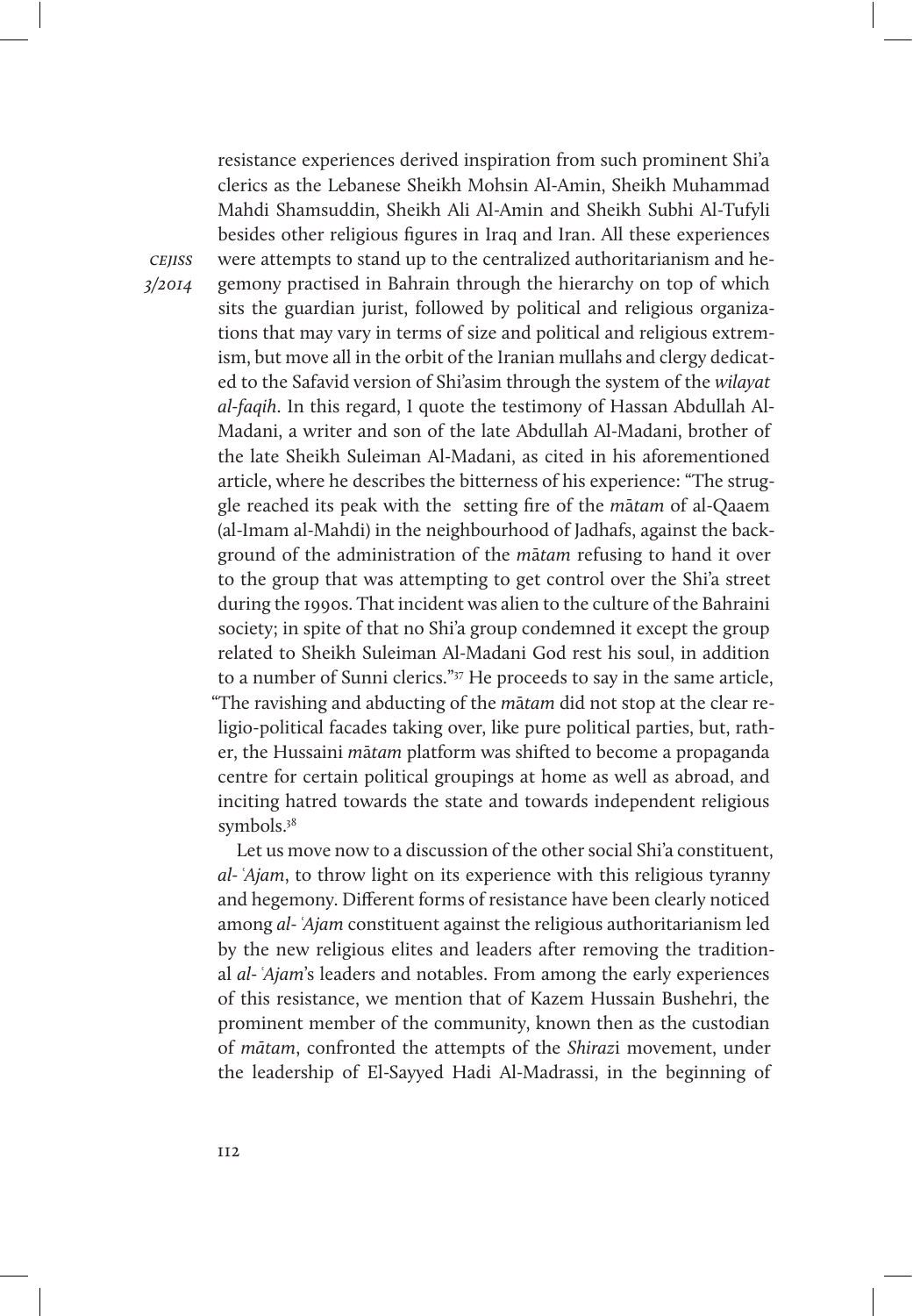the 1970s, to gain control over the Grand ʿAjam Mātam, thus using it for the religio-political activities of his movement. Kazem Hussain Bushehri stood up to Al-Madrassi and his movement, stating that the mātam was a religious place, a mātam for Al-Hussain not for politics.39 The Grand ʿAjam Mātam persisted in its resistance to that hegemony by removing in 1981 all the posters and pictures of religious and political leaders that the Shirazi movement tried to post on the inner walls of the mātam. 40

The few past decades have witnessed numerous similar experiences, with varied degrees of success and failure, by groups and individuals from other mātam attached to the *ʿ*Ajam community, in Manama and Muharraq, to stand up to religious hegemony and tyranny imposed upon by the new religious elites. This resistance can also be seen in the outright attitudes expressed by the traditional *ʿ*Ajam families, known for their loyalty to the monarchy and the royal family, boycotting all activities held by Shi'a religious and political associations under the control of the new religious elites.<sup>41</sup>

In this regard, we may also mention the work of the Danish anthropologist Thomas Fibiger in his recently published study of aʿshura in Bahrain. Fibiger is considered one of the numbered European anthropologists who did field anthropological work in the present millennium. In his study, he observes the bitterness experienced by some mātam custodians as a result of facing up to the Shi'a fundamentalist organizations and their leaders aiming to exploit their mourning and religious occasions for the benefit of their own anti-state projects, which was putting in jeopardy the religious freedoms enjoyed by the Bahraini Shi'a in practising their rituals, compared to other Gulf States. One of the custodians of these mātam says: "I am opposed to using political causes during these occasions ... The opposition here in Bahrain seeks to exploit this occasion to promote its political agenda during aʿshura; this is gross error. I have talked with them asking them to leave the ten days of the month of Muharram for al-Imam al-Hussain, they have the rest of the year, 355 days; leave these ten days to us (for mourning and devotions)."42 In another instance, Fibiger records the manner by which this fundamentalism exploits the incident of the killing of al-Imam Al-Hussain politically by projecting it onto the social and political situation in Bahrain, through using sectarian feelings based on casting the Sunni community, represented by the al-Khalifa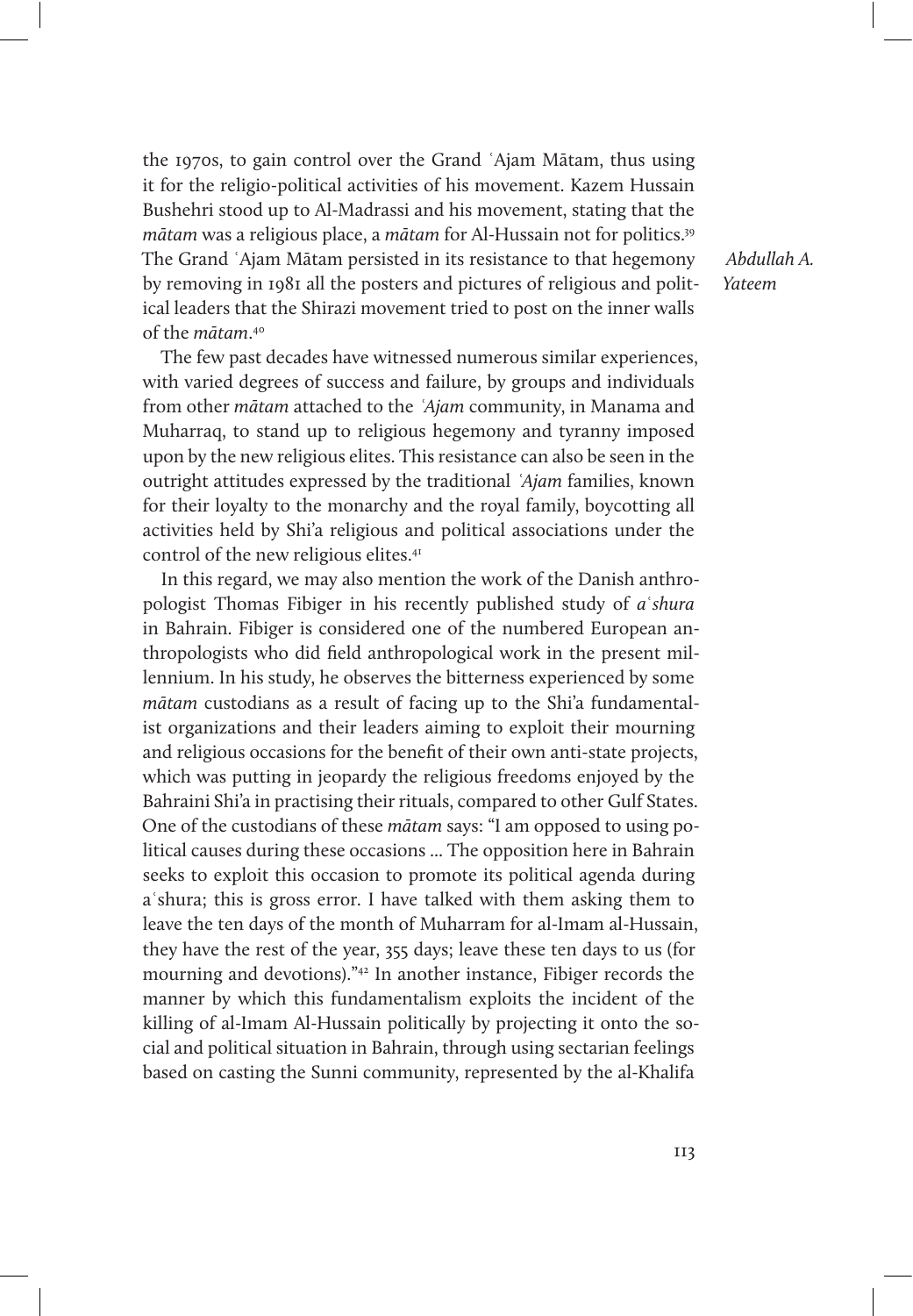ruling dynasty, as an extension to Muʿawiya and his son Yazid, misappropriating authority from Shi'a in Bahrain and exposing them to the state of oppression they experience, in the sense that the Shi'a community of Bahrain are an extension to al-Imam Ali and his son al-Hussain!43

**CEIISS** 3/2014

The Shi'a fundamentalist movement, represented by its new religious elites, has been using all forms of intimidation and inducement against all other Shi'a groupings in Bahrain who challenged the projects of appropriating religious beliefs. Thus we notice that while the Shi'a groups in Bahrain witnessed a recession in moderate orientations based essentially on the roots of attachment to the Arab civilisation and identity, in its strategic depth represented by the Arab Peninsular culture; they experienced a rise in the religious and political militant extremist orientations based on dedicating the authoritarian rule of a single Shi'a reference point related directly with the head of the Iranian hierarchy, the guardian jurist.

#### Belonging and Aspired Citizenship

Presently, having had a look at the social roots of the crisis experienced by some social constituents of Bahrain in their belonging and identity and seen what confused practices in citizenship ensue as a result, we face the question: what next? Some of the problems experienced by Bahrain are exported from abroad, and in this case these problems are represented by ideologies and ambitions that come under the broad notion of exporting the Islamic revolution. These are some of the problems that have an adverse impact on Bahrain and other societies that are targeted by the theological regime in Iran for exporting their revolution. In this case, we envisage three types of solution: national, regional, and international, in an attempt to minimize the threat caused by the Iranian regime to the Bahraini society and other Gulf and Arab societies as well.44

As for the other Bahraini social constituents, namely the Shi'a, it is about time to work through their educated elites to make a thorough understanding, and a rational awareness too, of the extreme importance of the Arab dimension of the Bahraini identity and the other strategic ones symbolized by the Gulf Cooperation Council headed by the Kingdom of Saudi Arabia in the political and historical geography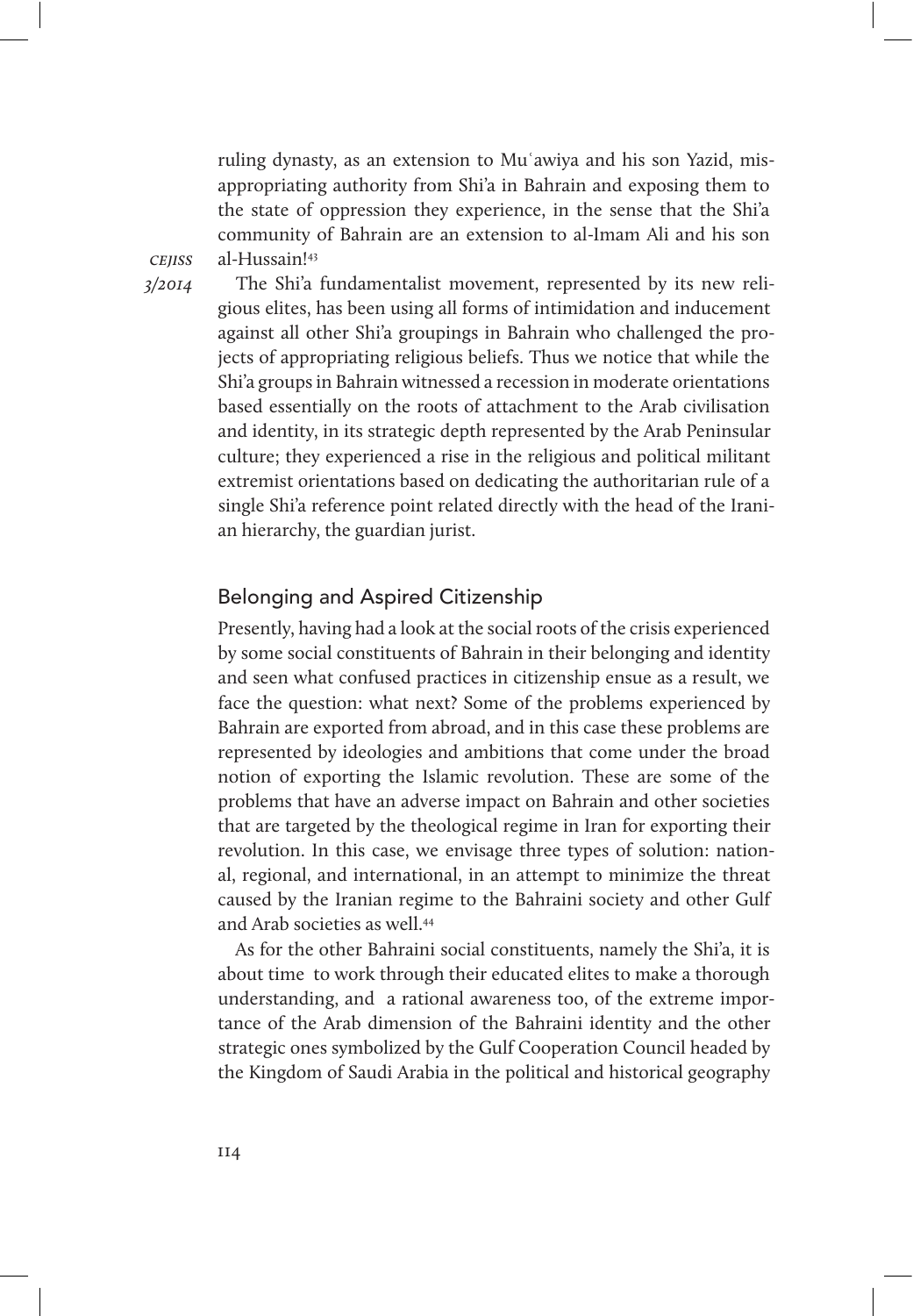of Bahrain. Coming to an awareness of this fact would necessarily be followed by another one: that Bahrain, by identity, attachment, and history, belongs to the Arab society and culture, whose as eminent principle has been clearly delineated in the Bahrain constitution. It follows that the Bahraini social constituents should realize that the Arab identity and belonging are the solid bases on which the Bahraini identity are constituted, in addition to the all-embracing Gulf identity that drives its roots. Based on this fact, it is the responsibility of the members of the educated elites of the Ba*ḥ*arna and ʿAjam social constituents, that were subjected in the last few decades to several attempts to sweep them away from the natural state of the constants of the Arab Gulf society, and on which Bahrain has been established; it is their responsibility to liberate themselves from the captivation of the theological hegemony of the clergy and mullahs in Iran. It is this later regime which is trying to use any Shi'a group in the Gulf, or the Arab World, in its power and regional struggle, and its exhausted plans to export its version of Islamic revolution.

The Arab nation, to which the Bahraini society belongs, expects from all its social constituents to continue their contribution to the ingenuity of Arab culture and civilization with creative production in the fields of thought, literature, art, and culture, exactly as has been the case since the ancient times: Bahrain will never be, anything other than an Arab and a Gulf nation; whoever chooses to take residence on its land will have to accept this reality and constants; which will continue to shape the basic feature of the Bahraini personality and identity, and to be the chief condition for genuine citizenship in it.

#### Conclusion

One of the consequence of the February Ordeal is probably the self examination that all Bahraini social constituents should undertake, aiming to assess their role in the building of the modern state in general, and in the political and democratic reform process embarked on some decade ago in particular. The February Ordeal not only proved the orderliness of the democratic process based on the principles of justice, freedom, and equality, but also demonstrated the fact that there is no way to accomplish all this and to safeguard the people's gains without a firm security system that would protect both society and state.45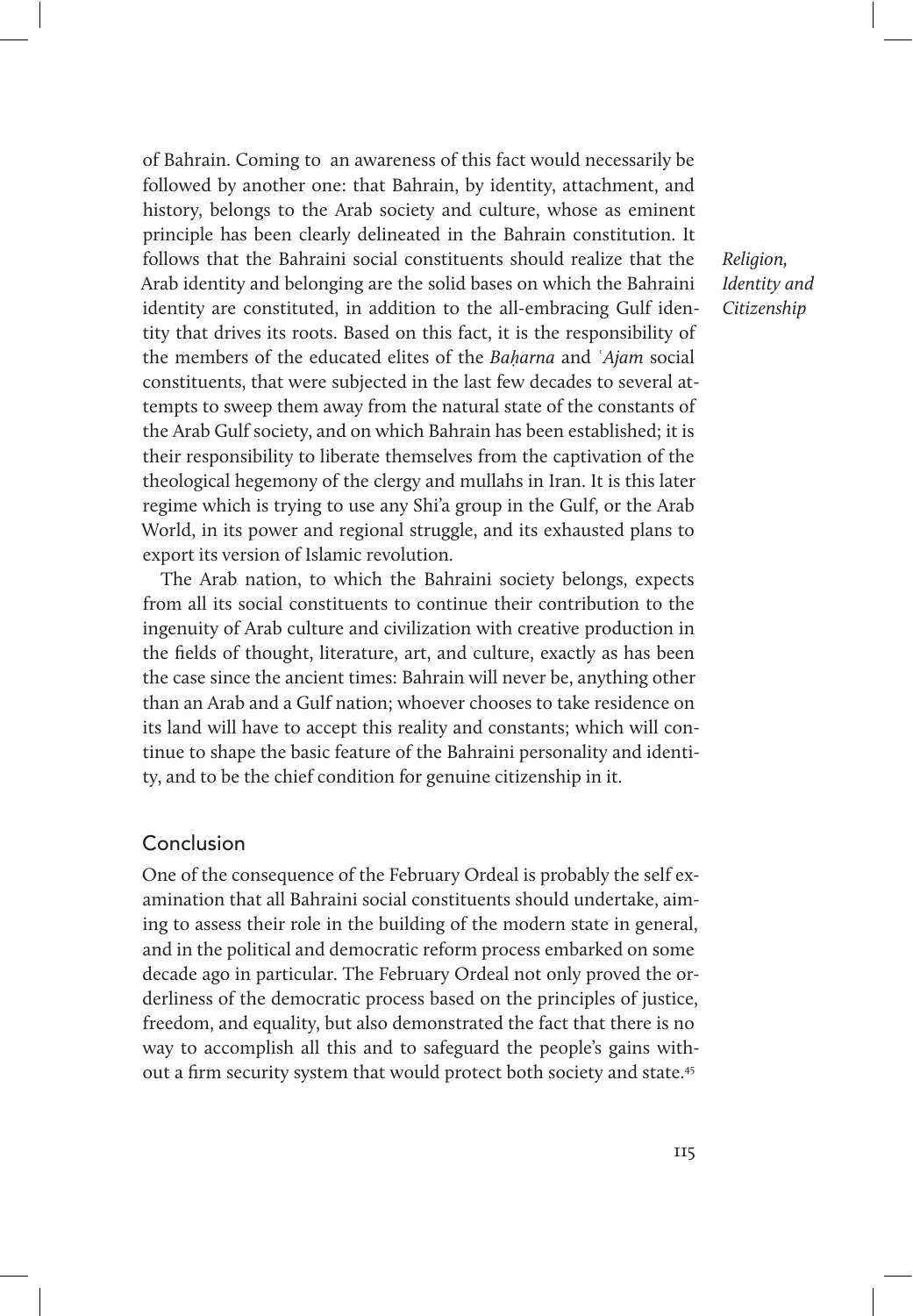The ten years that have elapsed of the democracy and the reform process have shown some failures and shortcomings in implementation, which calls for revision and quick intervention to rectify the process. Some of these failures could have provided the reason for, or justification for the continuation of, the members of these constituents and their elites reneging on the constants of the Bahraini society and the main pillars agreed upon by all constituents of the Bahraini society as represented in either the National Charter Action or the constitution. It is worth our while to cite some of these revisions and historically indispensable positions:

First: the need of the Bahraini people, in all its constituents, to proceed with peaceful coexistence in the light of the National Charter Action and the constitution through the coming decades, thus to plant firmly through practice and across successive generations the values of freedom, justice, and equality; in addition to the practice of genuine citizenship. It should be noted also that this state could not be attained and securely achieved without a firm security system to safeguard the gains of the society and provide safety and decent living to all the constituents of the society.

Second: working towards the revision of the standing law of political associations, in the light of the failures in implementation during the past ten years, especially with regard to allowing the establishing of political associations on religious or sectarian bases. It follows from this that the current law should be amended, or a new law should be enacted to put an end to the obstructive state of affairs we have reached; the new legislation should prohibit mixing political and religious activity.

Third: quick measures have to be taken to put an end to all forms of practices going against laws and regulations governing the public opinion institutions, which have led to the establishing of media institutions on religious or sectarian grounds, and working to put firm legislations criminalizing such practices. Fourth: revising various legislations concerned with religious institutions to subject them to clear legal regulations in terms of their numbers and areas of activity besides the scope and places of practising religious devotions. Probably the most prominent field that has to be kept under close scrutiny is that related to the content of the religious discourse and the extent of its commitment to the constants and national values of the society and the laws and regulations in the kingdom, to ensure keeping this

**CEIISS** 3/2014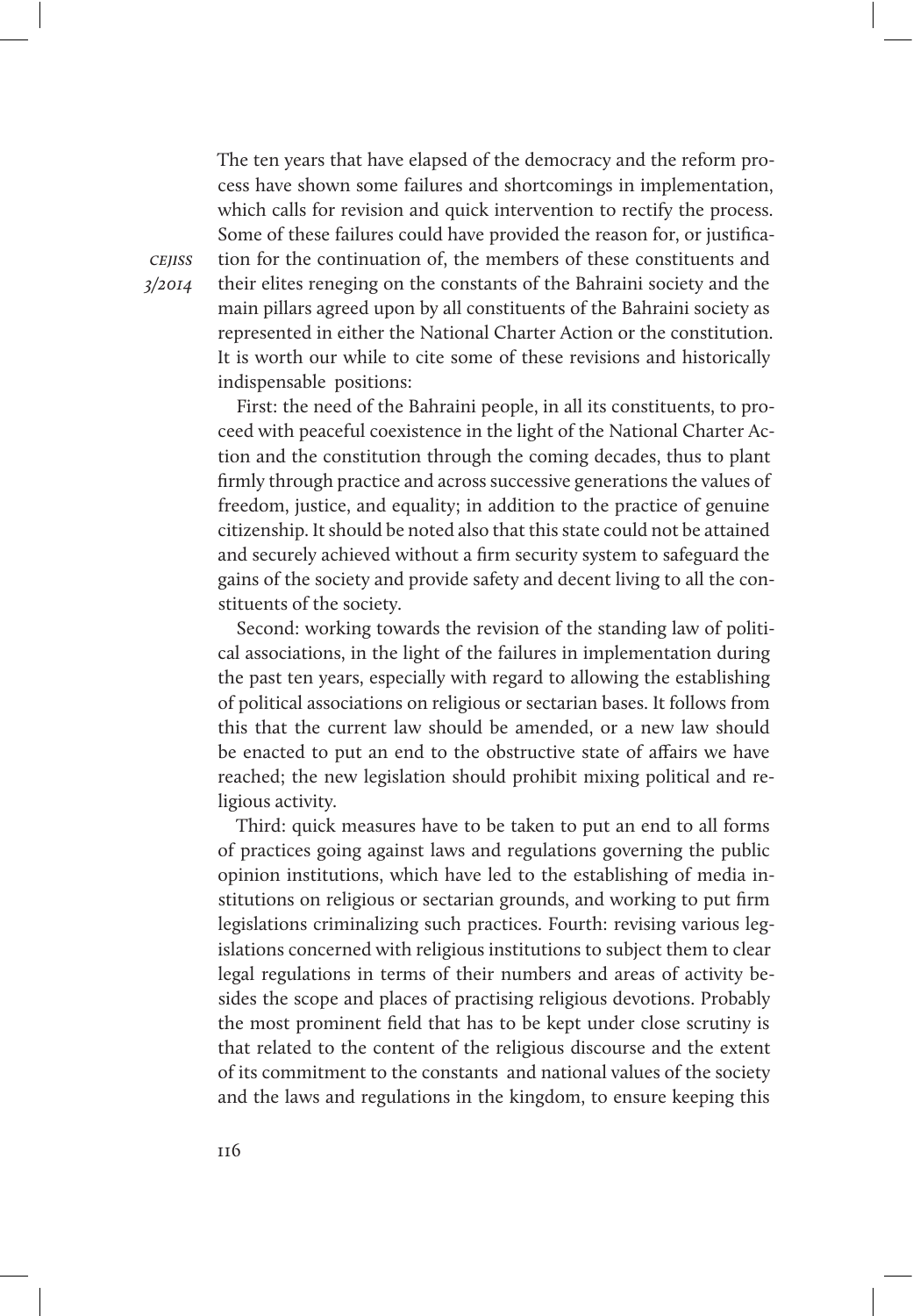discourse away from the ongoing conflicts and from intervening in the public life and the civil liberties of citizens and expatriates abiding by laws and regulations.

&

abdullah a. yateem can be reached at info@cejiss.org

**Notes** 

- 1 A great part of this paper has been based on ethnographic fieldwork carried out in many places in Bahrain, and among various social constituencies, during the years between 2002-11. I take this opportunity to thank all men and women from those constituencies: ʿArab Suuni, Ba*ḥ*arna, and ʿAjam, who have been very helpful and generous to me, and above all patient enough to answer my demanding questions. I would also like to express my gratitude to my colleagues at the Centre for Historical Studies, University of Bahrain, and many other friends from outside the University, whose remarks and comments on this paper during its different phases, were of the utmost importance in the development of its arguments. However, the responsibility for everything being said or expressed in the paper is solely mine.
- 2 Unlike those commonly used terms mentioned above, the author inclines to use the term «February Ordeal», a*ḥ*dath febrayer, since it is the one which has been widely used by all members of social constituents in Bahrain. The author's usage of the term in this context is based on an anthropological perspective, which gives preference to the indigenous views and culture. As such, the usage in this context transcends those widely used terms in contemporary writings, of which their political, ideological and media intentions are neither hidden, nor ambiguous for the critical readers.
- 3 al-Wefaq is short term for Jam'īyat al-Wifāq al-Watanī al-Islāmīyah, (Al-Wefaq National Islamic Society). Other Shi'a political groups in Bahrain include: Haq, al-Wafa, Amal, al-Khalas.
- 4 For an illustration of the Sunni constituent's reaction to the February Ordeal, see the study carried out by Tora Tyssen on Sahwat al-Fateh: Tora S.Tyssen (2012), The Awakening of a Sunni Street A Study of Causes and Consequences of Sunni Muslim Street Mobilization in Bahrain, ma Thesis: University of Oslo.
- 5 One should draw attention to an exception in this respect which is the scholarly effort made by Baqqer Salman Al-Najjar, a sociologist from Bahrain, whose early studies and research in the Islamic movements and groups in the Arabian Gulf region played an important role in revealing significant aspects of its social and political role. Also, one should mention the recent scholarly effort made by Mitchell, a European scholar, on studying the impacts of Shi'a Fundamentalism on the political development and democracy in Bahrain, see:

Baqer S. Al-Najjar (2007), al*ḥ*arkat al-dyniah fi al-khaleej al-aʿrabi (Religious

 Abdullah A. Yateem

117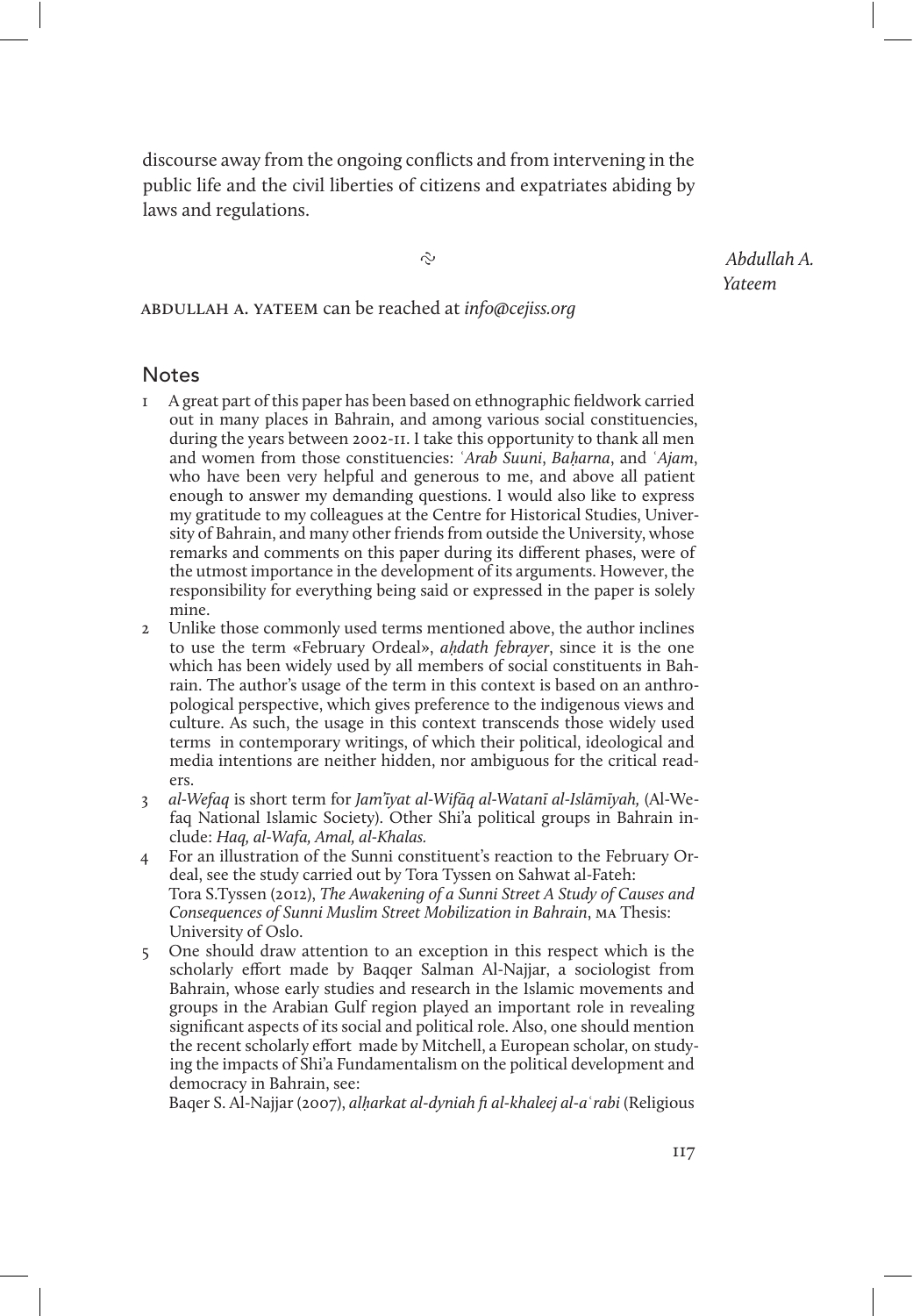Movements in the Arabian Gulf), Beirut: Dar al-Saqi; (2009) al-Bahrain fi ẓil al-niza aldhi ya*ḥ*i*ṭ*ah ((Bahrain in Light of the Surrounded Conflicts), Beirut: Dar al-Saqi.

Mitchell A. Belfer (2014), Small State, Dangerous Region: A Strategic Assessment of Bahrain, Frankfurt and Main, Berlin, Bern, Bruxelles, New York, Oxford.

**CEIISS** 3/2014

6 Regarding methods of spreading and promotion of false and fictitious information, and politically employing them in the media, see Belfer' study on how Shi'a fundamentalism in Bahrain and its political associations, such as al-wafaq and others, as well as its editors and journalists in the local press, continue to tell lies about the demographic structure of Bahrain and thus claiming superiority number as compared to the Sunnis'. Also, to disseminate a distorted information on the persecution of Shi'ite "majority" by the Sunni "minority", besides the policies and acts of discrimination "committed against them". We have a typical example provided here by Belfer in the role played for example by Mansoor al-Jamri, the editor-in-chief of Al-Wasat newspaper, who according to Belfer played a very damaging role in disseminating sectarian ideas and values which were very harmful to the present and future relations between known continuities and social fabrics in Bahrain, see:

Mitchell A. Belfer (2013) 'Demographic Warfare: Editor's Policy Analysis'. Central European Journal of International & Security Studies, 7, 1: 4-19.

Mansoor Al-Jamri (2010), 'Shia and the State in Bahrain: Integration and Tensions,' Alternative Politics. Special Issue, 1: 1-24.

See in this regard, the view which has been expressed by some Western researchers, e.g. Mitchell Belfer and Ali Alfoneh, and also that of Bahraini authors e.g. Tariq Al-Amer and Khalid Hejres, on the systematic media role played by the Iranian government and Hezbollah in Lebanon against Bahrain state and society during February Ordeal, until current days, and the relationship between those activities and Shi'a fundamentalism and its leaders in Bahrain.

Mitchell A. Belfer (2014), Small State, Dangerous Region: A Strategic Assessment of Bahrain, Frankfurt and Main, Berlin, Bern, Bruxelles, New York, Oxford.

Mitchell A. Belfer (2011), 'Iran's Bahraini Ambitions', The Wall Street Journal, October 6, 2011.

Ali Alfoneh (2012), 'Between Reform and Revolution: Sheikh Qassim, the Bahraini Shi'a, and Iran,' American Enterpirse Institute for Public Research, No. 4, July 2012.

Tariq Al-Amer and Khalid Hejres (2011), ab*ʿ*ād al-*ḥ*aqiqa: arb*ʿ*ta*ʿ*shar Febrayr, ukdhubat thawra, (Dimensions of Truth: 14th February, a False Revolution, Bahrain: Manama Printing.

In this regard, one should draw attention, for example, to the work published by the Arab-American anthropologist, el-Sayed el-Aswad, who although contributed significantly to the anthropology of ritual symbolism among the Shi'a of Bahrain, his article, on the other hand, can be considered as an example when it comes to the misinformed historical statements which he reiterates. By relying on some misleading materials recently published by some of his Western sources, he, and some of his colleagues, relied on falsified information such as stating: "that the Arab pop-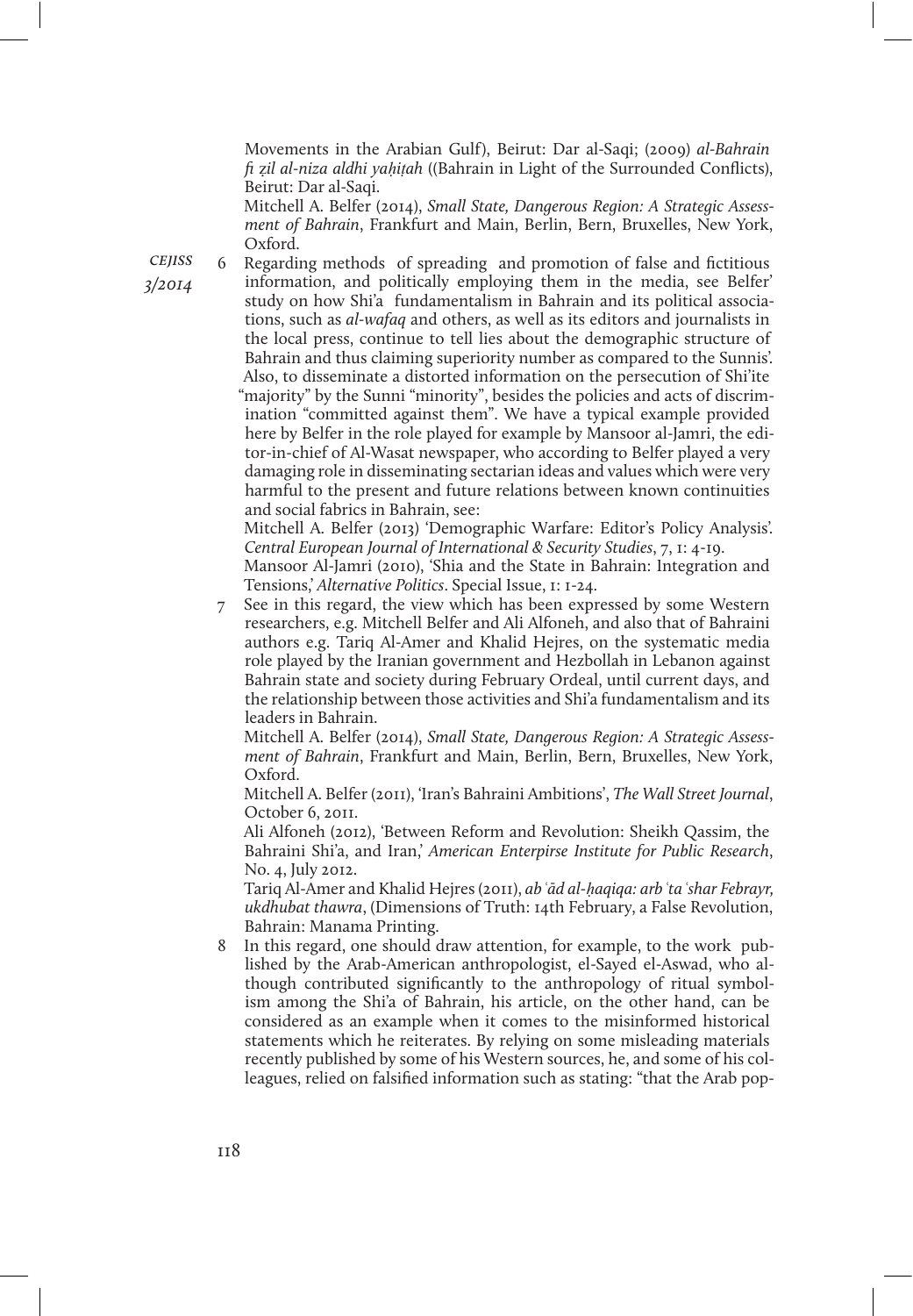ulation of Bahrain were exclusively Shi'a, and were conquered by a Sunni dynasty; the family of Al-Khalifa in the year 1783, who removed them from power." It is immensely surprising here that these historical fallacies are cited in this work, and in other works too, despite the availability of credible, reliable and well-known historical sources such as: John G. Lorimer, Gazetteer of the Persian Gulf, Oman and Central Arabia; Fuad I. Khuri, Tribe and State in Bahrain. Especially that el-Aswad had already quoted them in other occasions. For those later works speak directly about the Arab ruler, Sheikh Nasser Al-Madhkur, from al-Matareesh, an Arab tribal leader who happened to reside at that time in Bushehr, a costal town in Fars province in Iran. As a matter of fact, none of the well knwon and widely recognized historcal sources have mentioned that Bahrain was governed by an Arab Shi'a ruler, Bahrani, from Bahrain?! See:

el-Sayed el-Aswad (2010), 'The Perceptibility of the Invisible Cosmology: Religious Rituals and Embodied Spirituality among the Bahraini Shi'a', Anthropology of the Middle East, 5,2, p. 61.

Louary Bahry (2000), 'The Socioeconomic Foundations of the Shiite Opposition in Bahrain,' Mediterranean Quarterly, 1, 3, p. 133.

Clive Holes (2005), Dialect, Culture, and Society in Eastern Arabia (Volume 2: Ethnographic Texts. Leiden: Brill Academic Publishers, p. 145.

Laurence Louër (2008), Transnational Shia Politics: Religious and Political Networks in the Gulf, New York: Columbia University Press, p. 16.

John G. Lorimer (1908-15), Gazetteer of the Persian Gulf, Oman and

Central Arabia, Calcutta: Super-intendent Government Printing (republished by Gregg International, Westmead, England, 1970).

Fuad I. Khuri (1980), Tribe and State in Bahrain:The Transformation of Social and Political Authority in a Arab State, Chicago: University of Chicago Press, pp. 23-34.

9 It is believed that works, such as: The Shia Revival, Transnational Shia Politics and Reaching for Power, are among the most influential ones which have been consulted for quite a few years in making Western foreign policy, and researchers, toward Shi'a politics in the Gulf and Arab World, see:

Vali Nasr (2007), The Shia Revival: How Conflicts within Islam Will Shape the Future, New York: Norton.

Laurence Louër (2008), Transnational Shia Politics: Religious and Political Networks in the Gulf, New York: Columbia University Press.

Yitzhak Nakash (2006), Reaching for Power: The Shi'a in the Modern Arab World, Princeton, nj: Princeton University Press.

Louary Bahry (2000), 'The Socioeconomic Foundations of the Shiite Opposition in Bahrain,' Mediterranean Quarterly, 1, No. 3: 129–143.

10 The two most noteworthy works in this regard, which are frequently quoted by other researchers, are:

Vali Nasr (2007), The Shia Revival: How Conflicts within Islam Will Shape the Future, New York: Norton., and Laurence Louër (2008), Transnational Shia Politics: Religious and Political Networks in the Gulf, New York: Columbia University Press.

With regard to researchers in the Gulf area, attention is to be drawn to the works of Madawi Al-Rashid, a Saudi anthropologist, who, in her writings and studies, drifted to side with the Islamic fundamentalist movements, Sunni as well as Shi'a, especially those antagonistic to the Saudi ruling fam-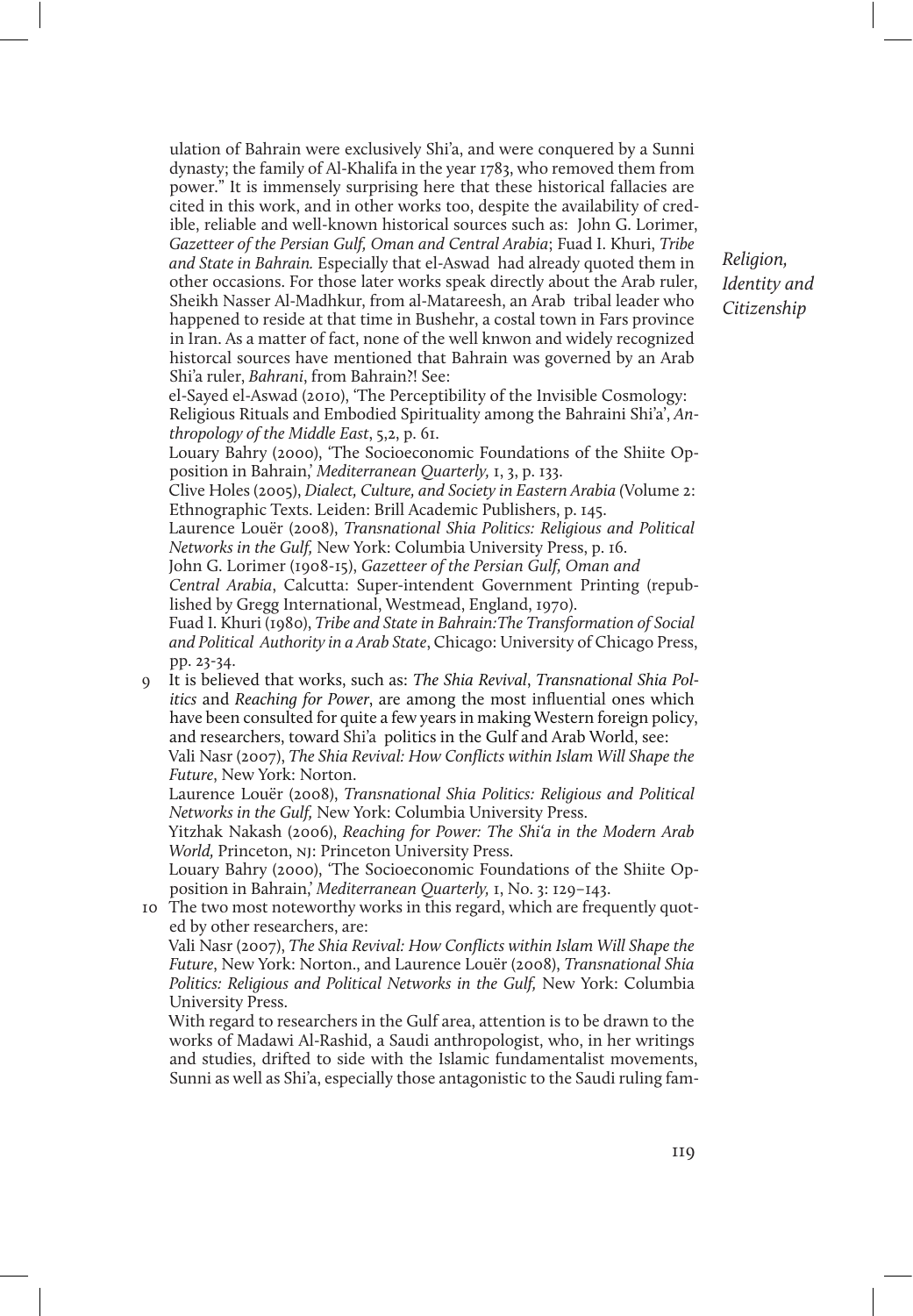ily and government, without the least scholarly objectivity expected from a well-known researcher like her; so much so that her writings came to reflect what can be described as a politically neurosis one. Among the recent argument and widely established in the Western media, which has been adopted too by Al-Rashid, is the one which contends that the ruling families and governments in Saudi Arabia and Bahrain resorted to sectarianism as a weapon against any form of uprising during the «Arab Spring» waves which swept the Arab World. Thus, according to Al-Rashid and Western media, the the regimes in these countries have used the fear of Suni of the Shi'a, by threatening the former of the later's religious and sectarian relationship with the theological regime in Iran!!

As a result of these kind of arguments, Al-Rashid has found herself becoming more and more as advocate and instigator of any «revolution» against the Saudi government and ruling family, al-Saud, rather than supposedly objective and sober anthropologist and academic. See for example her publications on the Shi'a fundamentalism in the eastern region of the Kingdom of Saudi Arabia as compared to a more objective ones, such as that of Al-Ibrahim and Sadiq's:

Madawi Al-Rasheed (2011), 'Sectarianism as Counter-Revolution: Saudi Responses to the Arab Spring', Studies in Ethnicity and Nationalism, 11, 3: 513-526; (1998), 'The Shia of Saudi Arabia: A Minority in Search of Cultural Authenticity,' British Journal of Middle Eastern Studies, 25, 1: 121-138.

Bader Al-Ibrahim and Al-Sadiq Muhammad (2013), al-*ḥ*iraq al-shi*ʿ*yi fi al-Sa*ʿ*udiya (Shiaʿ Mobility in Saudi), Bierut: Arab Network for Research and Publishing.

11 Probably among the oldest anthropological studies containing such misleading generalizations, coupled with gross historical and ethnological inaccuracies, was the study which was conducted by the Danish anthropologist, Henny Hansen, on the status of women in the Bahraini village of Sar in the beginning of 1960s. From among the inaccuracies in this study was the statement that the population of Sar descend from Persian origins, coming to Bahrain during the Sassanid period! See my critical study of Hansen's work in this regard, and my other studies on the Danish anthropological experiences in the Arabian Gulf. As for the contemporary studies which, in turn, have produced and spread similar, incorrect sociological and historical generalizations, we may mentioned the ones of el-Sayed el-Aswad, Thomas Fibiger, Anke Reichenbach & Fatema Hashem, Laurence Louër, Louary Bahry, and Toby Mattiesen. As for the most obvious of these sort of studies, is the one of Justin Gengler, for dispite its effort to present itself as objective and sober academic, the reality was different: it adopted and defended all the political agenda of the Shi'a fundantalism, see:

Henny H. Hansen (1968), Investigations in a Shi'a Village in Bahrain, Copenhagen: The National Museum of Denmark.

Abdullah A. Yateem (2005), 'al-anthropologiyon al-dinamarkyn fi al-khaleej al-ʿAabi: Haney Hensen namudjan,' (Danish Anthropologists in the Arabian Gulf: The Case of Henny Harald Hansen), Journal of Social Affairs. (uae). Vol. 22, No. 88: 101-138.

Abdullah A. Yateem (2010), al-anthropologiya al-urubya wa al-sharq al-awsat: al-namudhaj al-dinamarky,'

**CEJISS** 3/2014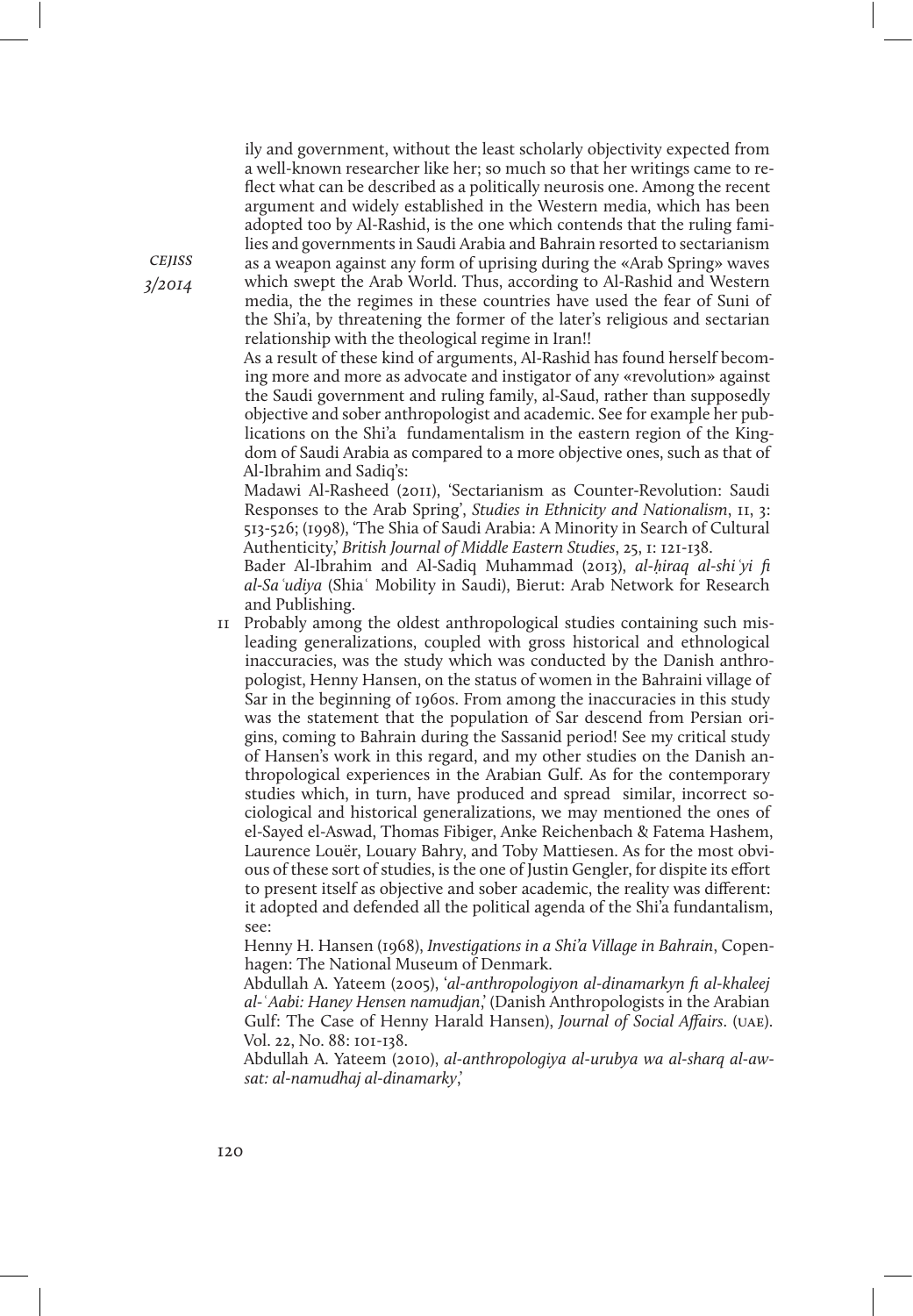(European Anthropology and the Middle East: The Danish Example), Journal of Social Affairs. (uae). Vol. 27, No. 107: 37-64.

el-Sayed el-Aswad (2010), 'The Perceptibility of the Invisible Cosmology: Religious Rituals and Embodied Spirituality among the Bahraini Shi'a', Anthropology of the Middle East, 5,2: 59-76.

Thomas Fibiger (2010), 'Ashura in Bahrain: Analyses of an Analytical Event', Social Analysis, 54, 3: 29-46.

Anke Reichenbach and Fatema Hashem (2005), '"Only a Third of a Banana". Dirty Joking as an Attempt to Maintain dignity', Anthropos. Bd. 100, H. 1: 73-89.

Laurence Louër (2008), Transnational Shia Politics: Religious and Political Networks in the Gulf, New York: Columbia University Press.

Louary Bahry (2000), 'The Socioeconomic Foundations of the Shiite Opposition in Bahrain,' Mediterranean Quarterly, 1, No. 3: 129–143.

Toby Mattesen (2013), Sectarian Gulf: Bahrain, Saudi Arabia, and the Arab Spring That Was'nt. Stanford, California: Stanford University Press.

Justin Gengler (2001), Ethnic Conflict and Political Mobilization in Bahrain and the Arab Gulf, Diss, The University of Michigan.

12 Unlike Baqer Al-Najjar's scholarly effort, mentioned earlier, on observing the effect of Shi'a fundamentalism on Bahrain's society and culture and its negative consequences, others authors such as Nader Kazem and Ali Al-Dairy, have also tried to understand that problem; each of course in his own way. There were hopes that these two authors would make use of their academic and critical tools to bring about a useful critique on the thought and practice of the Shi'a fundamentalism and its role in the daily life of the ordinary Shi'a. The result, however, was a very disappointing one. Nader, for instance, has unfortunately presented in his (istiʿmalat al-dhakira) a historical perspective based on aggravating that historical persecution complex of the Shi'a individual in Bahrain throughout history; however, his writings do not include any critical reading of the Shi'a clergy. Whereas, Al-Dairy, on the other hand, has kept muddling in (kharij al-*ṭ*ayfa) with his existential experience with his own Shi'a sect, avoiding any serious engagement with problems created by the fundamentalists for the ordinary Shi'a; either at the sectarian, identity and citizenship levels. Having learned much from well known thinkers such as Muhammad Arkon and Ali Shari'ti, it was expected that Al-Dairy would establish his own critique by tackling the political experience left over by these religious movements in their way to gain more power and authority, so that to confront the identity and citizenship at the national level. He, instead, went in hurry to blame the state "for not letting the religious and sectarian groups live alone with their own culture and lives". He thought, it would have been better had the state left the Shi'a with their own "exceptional culture and sentiment"!!

There is still hope that these two serious academic writers, would present a rather more useful critical standpoint in this regard. For further details, see my elaborate critique in this regard:

Abdullah A. Yateem (2013), al-U*ṣ*ulya al-Shi*ʿ*a fi al-Bahrain: man yajru*ʾ ʿ*alā naqdah?,' (The Shiʿa

Fundamentalism in Bahrain: Who Dares to Criticize it?, Al-Ayam, Newspaper: Bahrain, Issue No 8896-8897, 18-19 August 2013.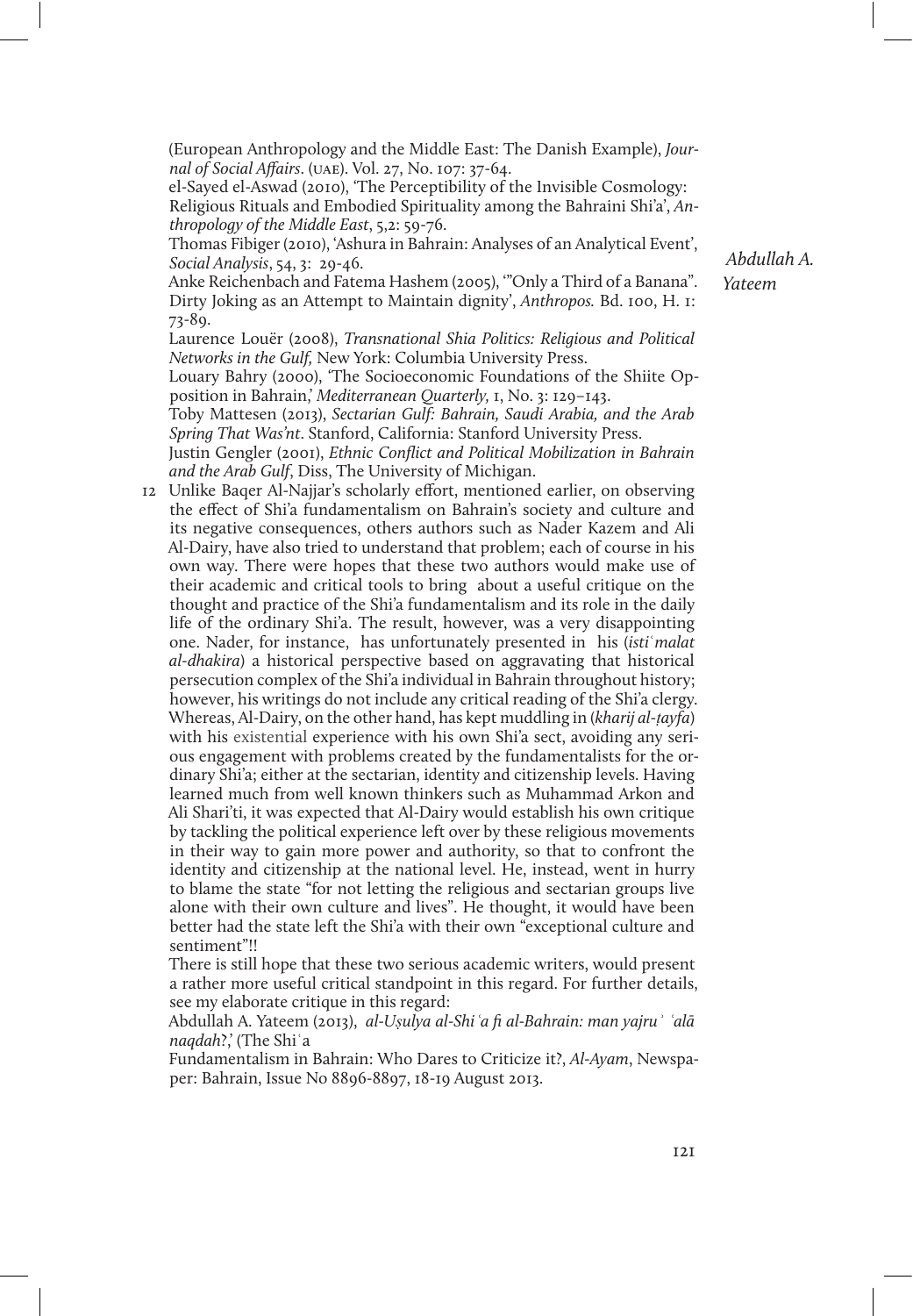Nader Kazem (2008), istiʿmalat al-dhakira fi mujtamaʿ taʿaddudi mubtala bil tarikh (Usages of Memory in a Pluralistic Society Afflicted by History), Bahrain: Maktabat Fakhrawi.

Ali A. Al-Dairy (2011), kharij al*-ṭ*ayfa (Out of the Sect), Madarik: Dubai.

13 These studies, for example, erroneously repeat circular information taken from each other, without the least effort to check new states of affairs or the transformations that took place in the Bahraini Shi'a community. For instance, they assert that the «traditional Akhbari jurisdiction school» is dominant in the Bahraini Shi'a community; which does not conform to the actual state of affairs going on for more than three decades, as this school has been removed from dominance by the «Uṣuli/ fundamentalist school» supported by the clergy in Iran and Iraq that holds up the concept of wilayat al-faqih. Worthy of notice here is the fact that most of these studies derive their information from the study of Fuad Khuri, the Lebanese anthropologist, who did his field work in Bahrain in the early years of 1970s. This shows how such pieces of information are regurgitated without taking the trouble of checking their accuracy, see:

el-Sayed el-Aswad (2010), 'The Perceptibility of the Invisible Cosmology: Religious Rituals and Embodied Spirituality among the Bahraini Shi'a', Anthropology of the Middle East, 5, 2: p. 61.

Fuad I. Khuri (1980), Tribe and State in Bahrain:The Transformation of Social and Political Authority in a Arab State, Chicago: University of Chicago Press. Bahry, L. "The Socioeconomic Foundations of the Shia Opposition in Bahrain," (2000).

Laurence Louër (2008), Transnational Shia Politics: Religious and Political Networks in the Gulf, New York: Columbia University Press, p. 19.

14 Attention is to be drawn here to the attempts of the Bahraini Shi'a cleric Sheikh Issa Qasem – supported by fundamentalist Shi'a organizations, such as: al-Wefaq, Amal, Haq, al-Khalas, al-Wafa, and also the Islamic Scholars Council, al-Majlis al-*ʿ*Almaay – in placing all kind of obstacles against the Parliament and the Supreme Council for Women towards issuing new and modern legislations concerning woman's rights and family affairs, known as the «family law.» To be noted here also is the fact that the role being played by Sheikh Issa Qasem, currently, is a continuation of his past reactionary attitudes since the 1970s when he was a member of parliament where he fought hard towards issuing legislations prohibiting mixing between male and female university students, and prohibiting women seeking medical treatment with male doctors. He even, along with his colleagues in the religious block, stood against the presence of women in the al-Wefaq administrative council, or even allowing women to stand for general elections. In this regard, see the works of Baqer S. Al-Najjar and the study by Jane Kinninmonta, which documented the roles played by sheikh Issa Qasem and other clerics from the Shi'a fundamentalist movement, like Sayyed Alawi Al-Gharifi, Sayyed Abdullah Al-Gharifi, Hussain Najati, and Sayyed Jawad Al-Wadaʿi, in standing against the attempts to issue a unified national family law in Bahrain. Other studies, such as that of Alfoneh and Bahrainliberals, have also documented the role of Essa Qasem and other clerics, supported by Shi'a clergies in Iran, in hijacking the liberal and democratic transformations in Bahrain since the 1970s and converting its movements and mobility into a sectarian direction:

**CEJISS** 3/2014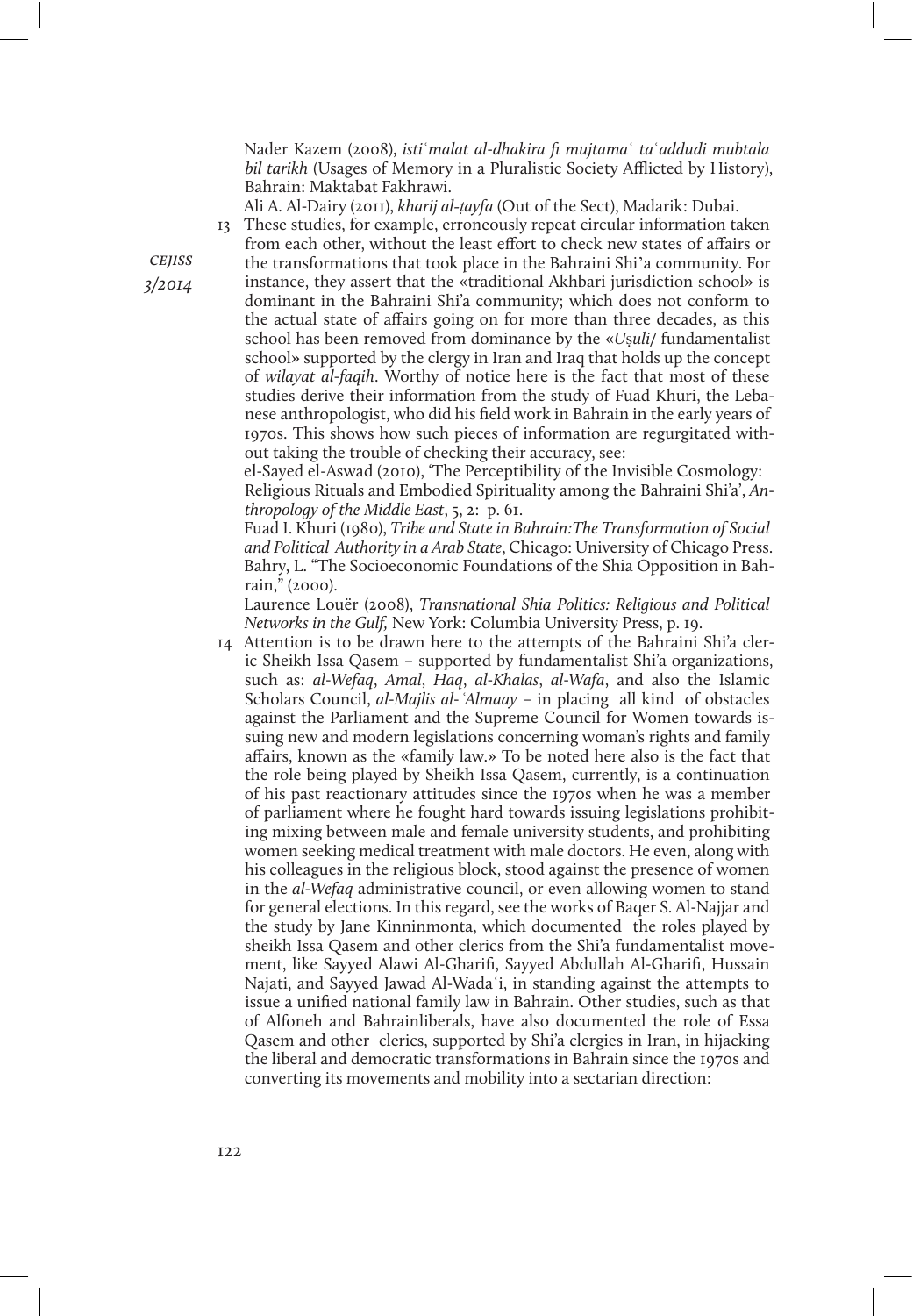Baqer S. Al-Najjar (2007), al*ḥ*arkat al-dyniah fi al-khaleej al-aʿrabi (Religious Movements in the Arabian Gulf), Beirut: Dar al-Saqi.

Jane Kinninmonta (2011), 'Framing the Family Law: A Case Study of Bahrain's Identity Politics', Journal of Arabian Studies, 1,1: 53-68.

Ali Alfoneh (2012), 'Between Reform and Revolution: Sheikh Qassim, the Bahraini Shi'a, and Iran,' American Enterpirse Institute for Public Research, No. 4, July 2012. Bahrainliberals (2013), 'Shaikh Isa Qassim and the1970s' Syndrome,' http://bahrainliberals.com/editorial-team/shaikh-isa-qassimand-the-1970s-syndrome/26/7/2013.

15 The reader may refer to the most obvious studies in this regard: el-Sayed el-Aswad (2010), 'The Perceptibility of the Invisible Cosmology: Religious Rituals and Embodied Spirituality among the Bahraini Shi'a', Anthropology of the Middle East, 5,2: 59-76. Thomas Fibiger (2010), 'Ashura in Bahrain: Analyses of an Analytical Event',

Social Analysis, 54, 3: 29-46.

Laurence Louër (2008), Transnational Shia Politics: Religious and Political Networks in the Gulf, New York: Columbia University Press.

Bahry, L., "The Socioeconomic Foundations of the Shia Opposition in Bahrain," (2000).

- 16 My discussion of the concept of «social drama» in this context is based on the anthropological concept formulated by Victor Turner, see: Victor Turner (1974), Dramas, Fields, and Metaphors: Symbolic Action in Human Society, Ithaca, ny: Cornell University Press.
- 17 In this regard, see: el-Sayed el-Aswad (2010), 'The Perceptibility of the Invisible Cosmology: Religious Rituals and Embodied Spirituality among the Bahraini Shi'a', Anthropology of the Middle East, 5, 2, p. 68.
- 18 Attention is drawn in this regard to some new, serious and critical efforts which have recently provided a different scholarly perspective, compared with stereotype ones on the Bahrain case and on the role of Shi'a fundamentalism, see in this matter Belfer's study:

Mitchell A. Belfer (2014), Small State, Dangerous Region: A Strategic Assessment of Bahrain, Frankfurt and Main, Berlin, Bern, Bruxelles, New York, Oxford.

19 This being the case, it should not be surprising to see Ayatollah Ali Khameni, as the guardian jurist, and the President of the Islamic Republic of Iran, standing by Shi'a fundamentalism in Bahrain in its spearheading of the violence and destruction campaign during the «Bahrain February Ordeal.» This movement was also supported by the Iraqi religious authority Ayatollah Ali Sistani, along with others, who refrained from showing any support to the popular movements demanding democracy in either Syria or Iran. For details on this, see:

Al-Sayyed Zahra (2011), Iran wa al-Bahrain … *ḥ*udud al-luʿba (Iran and Bahrain … Frontiers of the Game), Akhbar Al-Khalij, Newspaper: Bahrain, Issue No 12198, 16 August 2011.

Mehdi Khalaji (2011), 'Iran's Policy Confusion About Bahrain', Real Clear World', Jun 28. http://www.realclearworld.com/articles/2011/06/28.

20 In contradiction with these researchers and their studies, we see the critical conclusions of the Bahraini sociologist Baqer S. Al-Najjar, in which he criticizes the dangerous socio-political roles played by Shi'a fundamentalism in Bahrain, whether through their known religious leaders or through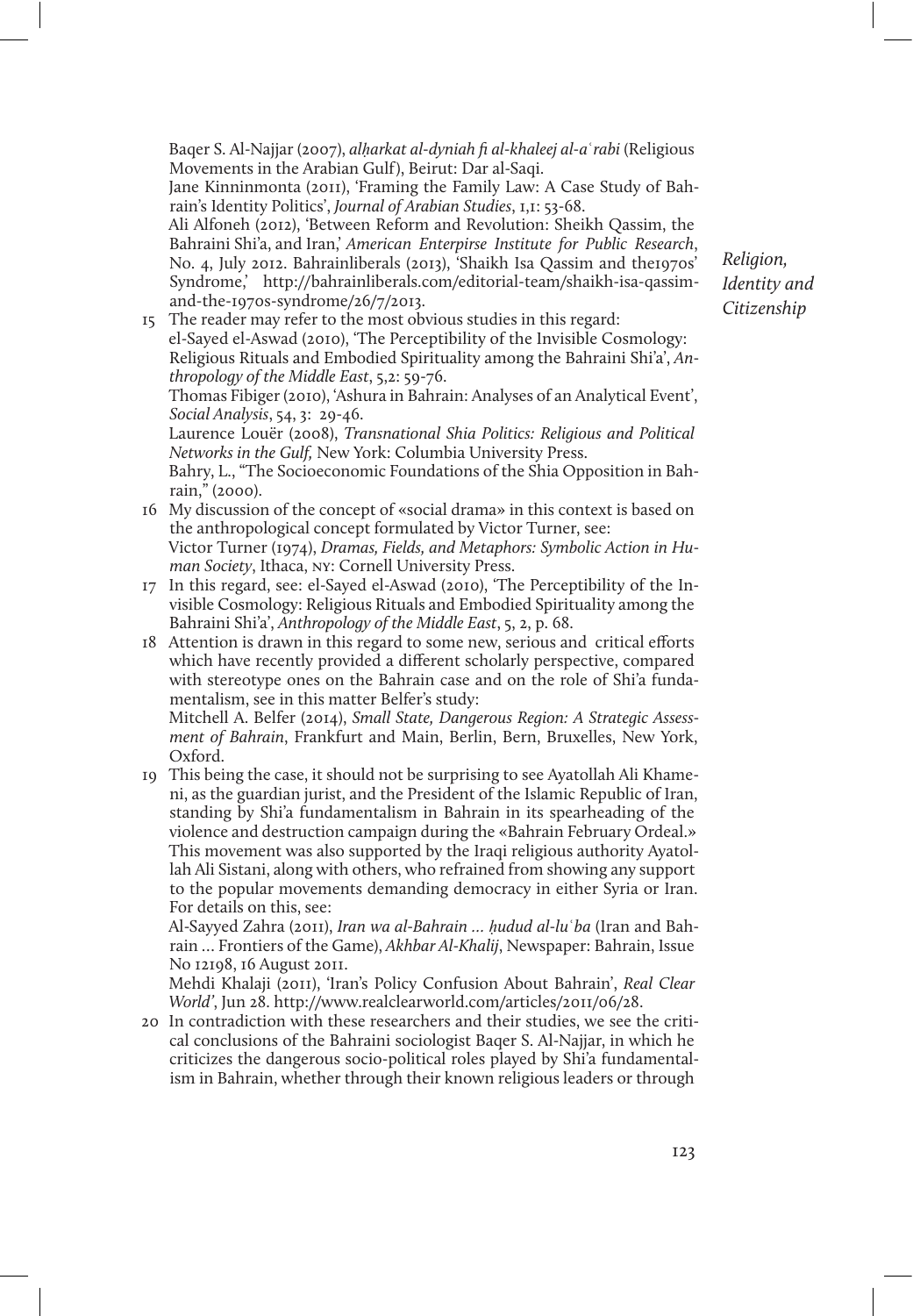their political and religious organizations such as: al-Wefaq, Amal, and other extremist movements like Haq and al-Wafa, al-Khalas, and also the Islamic Scholars Council, al-Majlis al-*ʿ*Almaay in his article «al-Islam al-siyasi al-Shi'a: qiraat al-*ḥ*ala al-Bahrainia» (Shi'a Political Islam: A Reading in the Bahraini Case), in:

Baqer S. Al-Najjar (2007), al*ḥ*arkat al-dyniah fi al-khaleej al-aʿrabi (Religious Movements in the Arabian Gulf), Beirut: Dar al-Saqi, pp. 62-84.

Baqer S. Al-Najjar (2011), taqdim, Ali Ahmed Al-Dairy, kharij al-*ṭ*ayfa ( "Introduction" to Ali Ahmed Al-Dairy, Out of the Sect), pp. 11-22.

21 It is worth noticing here the refraining of most of the cultural writers, from among Shi'a adherents, while belonging to modernist trends in thought and literature in the Bahraini press, from standing up to the religious clergy, or even writing about it, so as to enlighten the public about its social and political intimidation for the public life. To be excepted from such stance, however, is the significant role played by some progressive writers like Aqil Siwar and Samira Rajab. Also, some others writers who emerged from the furnace of experiences of facing the tyranny of the fundamentalist Shi'a clergy, such as Hassan Abdullah Al-Madani and Sayyed Diaa Al-Musawi. See authors' treatment of this phenomenon in the Bahraini context:

Yateem, A. A., al-U*ṣ*ulya al-Shi'a fi al-Bahrain: man yajru*ʾ ʿ*alā naqdah? (The Shi'a Fundamentalism in Bahrain: Who Dares to Criticize it?, (2013).

22 It is important to pause here for a while, and look at the soical and political catastrophic consiqences resulted from, e.g. the ruling clerical oligarchy on the Irnaian society and state, or that of the Hezbollah's experience in ruling some towns and districts which came under his direct control during the civil war in Lebanon. See, for instance, the social and cultural remains of that experience in B'alabak, the most renowned city of its time.

Saeed Rahnema (2011), 'Retreat and Return of the Secular in Iran', Comparative Studies of South Asia, Africa and the Middle East, 31, 1: 34-45.

Daryoush Ashouri (2011), 'Creeping Secularism,' Comparative Studies of South Asia, Africa and the Middle East. 31, 1: 46-52.

Hazem Saghiyeh and Besan al-Shaikh (2013), 'Baʿlabak: bawabat Suriya wa *ḥ*arbah,' (B'alabak: A Gateway for Syeria and its Wars), al-Hayat, Newspaper: London, 30-31 July & 1 August 2013.

23 Worthy of consideration here is the perspective held by one of the Arab Sunni leaders, Sheikh Abul-Latif Al-Mahmoud, of the trend of events during the 'February Ordeal,' indicating the negative state of affairs created by the leaders of what is termed 'creative anarchy' by aggravating the problematic of citizenship, belonging, and identity amongst some components of the Bahraini community. I refer the interested reader to the views and writings of some Sunni writers and activists who published their views in the crisis, see:

Abdul-Latif Al-Mahmoud (2011), 'muqabala maʿa shaikh Abdul-Latif Al-Mahmoud hawal awadhʿ fi

al-Bahrainin fi Febrayir wa fikrat insha tajmuaʿ al-wuhih al-wataniya,' ( Interview with Sheikh Dr Abdul-Latif Al-Mahmoud on the Conditions in Bahrain in February and the Idea of Establishing the National Unity Gathering", Al-ayam, Newspaper: Bahrain, Issue No 8057, 2 May 2011.

Al-Amer, T., & Hejres, K, ab*ʿ*ād al-*ḥ*aqiqa: arb*ʿ*ta*ʿ*shar Febrayir, ukdhubat

**CEJISS** 3/2014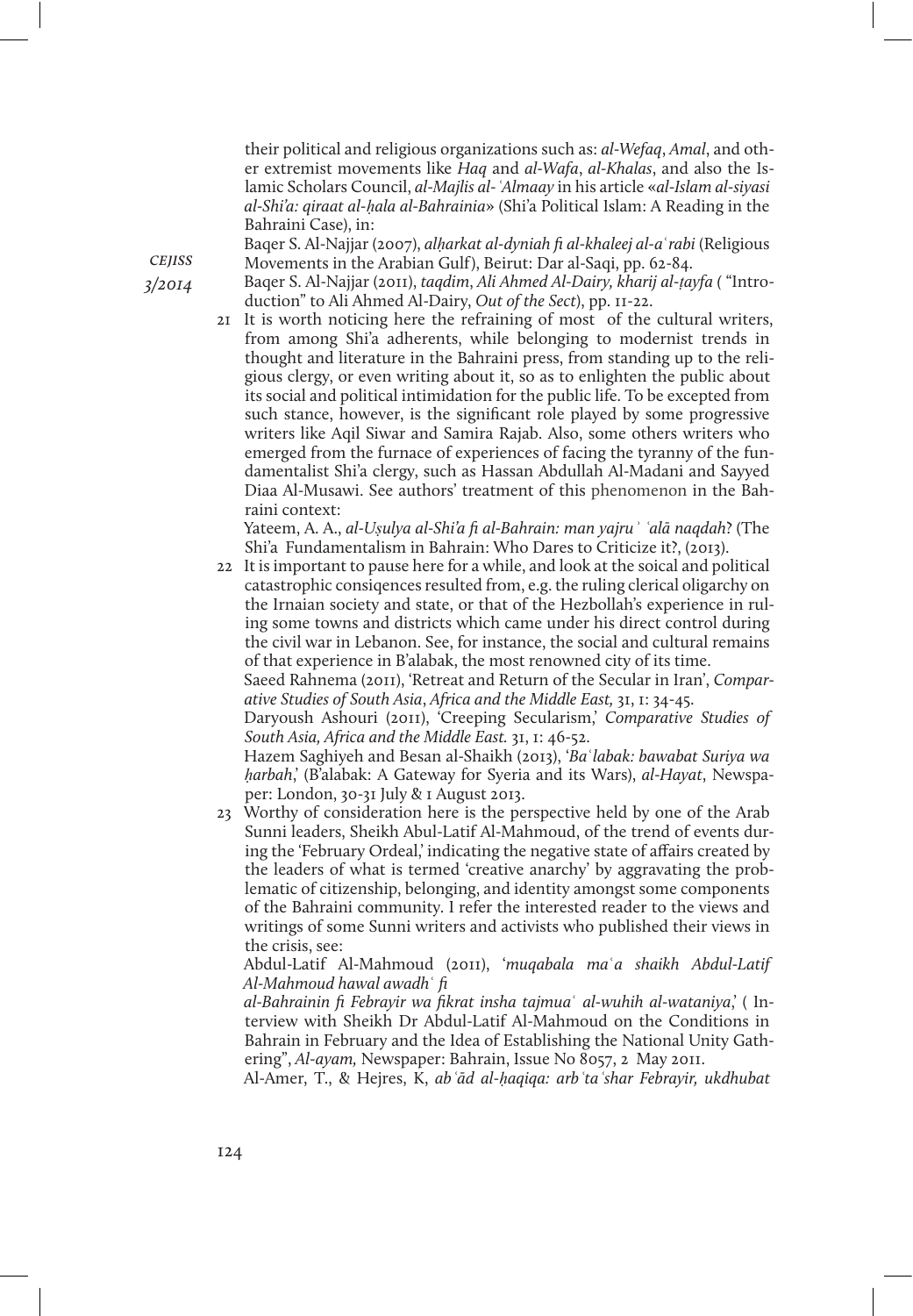thawra,

see:

(Dimensions of Truth: 14th February, a False Revolution, (2011). Ghasan Al-Shahabi (2013), *harak al-Bahrain, fi: al-Khalij we al-rabi* al-`Arabi, ("Political Mobility in Bahrain", in The Gulf and the Arab Spring: Religion and Politics.

24 Despite the fact that there are no published official percentage estimates of these constituents, according to a private unpublished study done by a research team in the Central Informatics Organization on the population structure of the Kingdom of Bahrain, the estimated percentage for Sunni Bahrainis stood at 51% and that of the Shi'a at 49%, see:

Central Informatics Organization (2011), 'al-tarkiba al-sukkaniyya fi mamlakat al-bahrain: dirasa ba*ḥ*thiyya *ḥ*awl al-takwin al-*ṭ*aaifi,' (Population structure in the Kingdom of Bahrain: A Research study on the Sectarian Composition), Al-ayam, Newspaper: Bahrain, Issue No 8121, 5 July 2011.

- 25 For further socio-historical details on the Arabi Sunni, see: Abdullah A. Yateem (2013), 'al-judhur al-ijtimaʿiyya lil nukhab al-bahrainia: muqaraba thropologiyya,' (The Social Roots of Bahraini Elites: A Historical Anthropology Perspective), Al-Bahrain Al-Thaqafia. Bahrain. Vol. 20, No. 71: 9-30.
- 26 In this regard, see some of the information about the Baharana elites of Manama cited in the works of Fuad Khuri and Abdul-Karim Al-'Arid: Fuad I. Khuri (1980), Tribe and State in Bahrain:The Transformation of Social and Political Authority in a Arab State, Chicago: University of Chicago Press. Abdulkarim A. Al-Arayed (2007), madinat al-manama khilal khamsat qoroun (The City of Manama during Five Centuries), Bahrain & Beirut: wazart aliaʿlam wa almuasash al-aʿrbia lildirasat wa al-nashar. AbdulkarimA. Al-Arayed, nafidha aʿla al-*ṭ*arikh: bait al-aʿraye*ḍ* (A Window

to History: The Household of Al-Arid), Bahrain, n.d.

- 27 Kazem, N., istiʿmalat al-dhakira fi mujtamaʿ taʿaddudi mubtala bil tarikh (Usages of Memory in a Society Aficted by History), (2008), p. 149.
- 28 For a detailed account, see: Al-Najjar, B. S., al-Bahrain fi ẓil al-nizaʿ aldhi ya*ḥiṭ*ah (Bahrain in Light of the Surrounded Conflicts), (2009).
- 29 See the interview with: Sheik Mohsin Al-Asfoor (2013), 'harabat al-Wafaq al-wajaha and wa al-ayan fi kul qarya wa qdat ala durhim fi al-hayat al-siysyh wa al-ejtima*ʿ*ya',' (al-Wafaq bullied and harassed the elites and notables in every village and eliminated their social and political role), Al-ayam, Newspaper: Bahrain, Issue No. 8851, 4 July 2013.

30 Hassan A. Al-Madani (2011), al-mātaem laisat dakakin siyasiya aw *ḥ*izbiyyeh,' (Mourning Gatherings are not Political or Party Shop Houses), Akhbar Al-Khalij, Newspaper: Bahrain, Issue No 12095, 5 May 2011. Noteworthy in this regard also are data and references in the anthropological study cited below, which may not have been purposefully meant by the researcher, but, nevertheless, reveal the actual role played by this kind of religious culture in the real life, through the festivities of *ʿ*Ashurā and other occasions, in spreading feelings of hatred against the «other,» through displaying the oppressiveness suffered by the Shi'a sect in its entirety, starting with the martyrdom of Al-Hussain, and is still going on today. It is the «culture of tears» in the words of one of the witnesses, El-Sayed el-Aswad,

el-Sayed el-Aswad (2010), 'The Perceptibility of the Invisible Cosmology: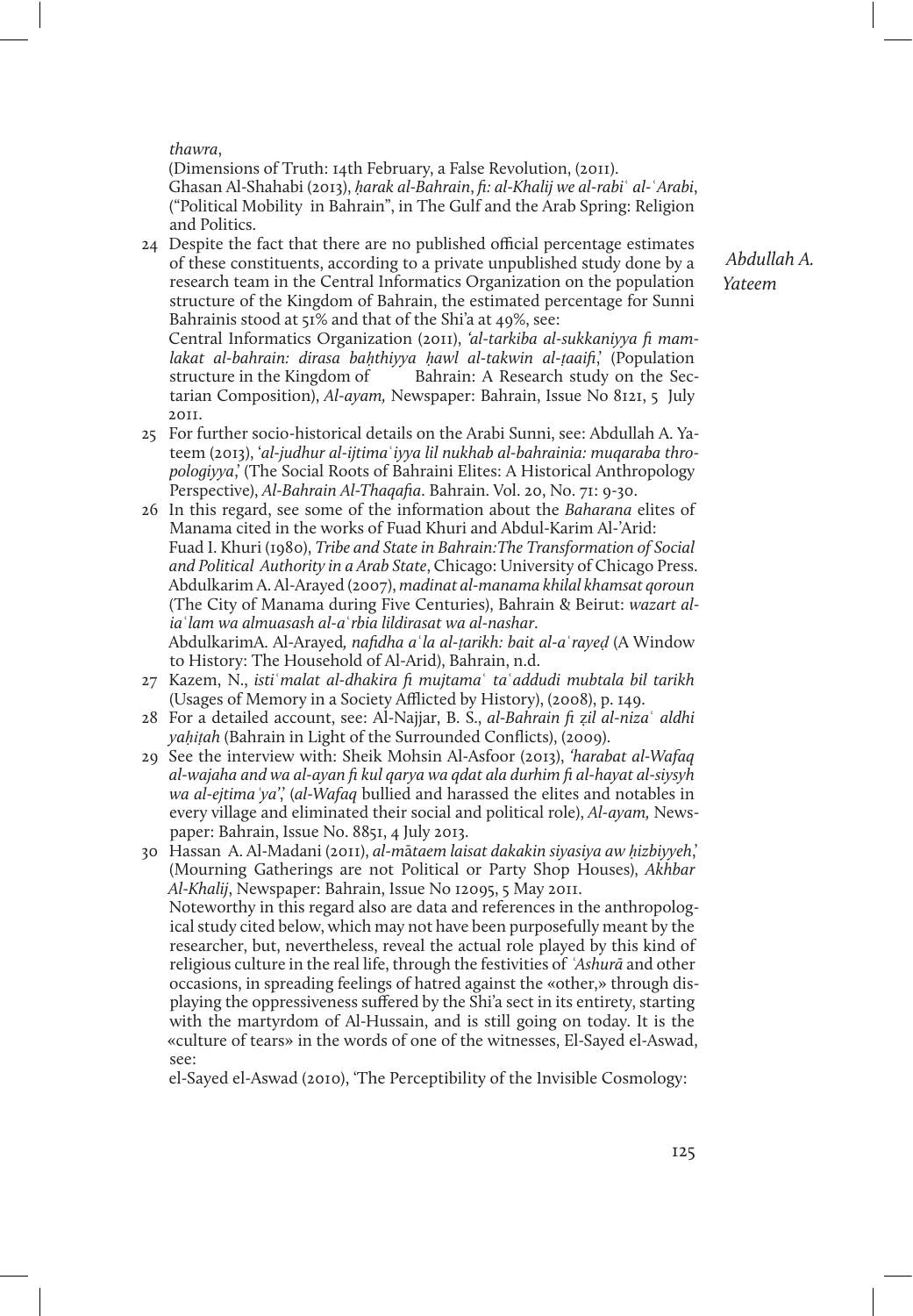Religious Rituals and Embodied Spirituality among the Bahraini Shi'a', Anthropology of the Middle East, 5, 2, p. 68.

31 For socio-historical description of the Persian immigrant community, in general, and the al-*ʿ*Ajam social constituent, in particular, in Manama, see: Nelida Fuccaro (2005), 'Mapping the Transnational Community: Persians and the Space of the City in Bahrain, c. 1869-1937', In Madawi Al-Rasheed (ed.) Transnational Connections and the Arab Gulf, London: Routledge, pp. 39-58.

James Onley (2005), 'Transnational Merchants in the Nineteenth-Century Gulf: The Case of the Safar Family', In Madawi Al-Rasheed (ed.), Transnational Connections and the Arab Gulf. London: Routledge, pp. 59-  $00.$ 

32 These resistance experiences against the hegemonic and tyrannical practices by the Shi'a fundamentalist movement in Bahrain over villages and popular neighborhoods in Bahrain are not much different from similar experiences in Iran, Lebanon, and Iraq. In this regard, see the summaries of the prominent American anthropologist Marshall Sahlins, the sociologist Baqer S. Al-Najjar, and the Lebanese writer Hazem Saghiyeh:

Marshall Sahlins (2011), 'Iraq: The State-of-Nature Effect', Anthropology Today, 27,3: 26-31.

Baqer S. Al-Najjar (2007), al*ḥ*arkat al-dyniah fi al-khaleej al-aʿrabi (Religious Movements in the Arabian Gulf), Beirut: Dar al-Saqi.

Hazem Saghiyeh (2009), nawa*ṣ*eb wa rawafe*ḍ*: mulaha*ẓ*at ʿamma fi al-siyasa (Sunnis and Shiaʿ: General Remarks in Politics), Beirut: Dar al-Saqi.

Hazem Saghiyeh (2011), 'tajjanub ayyi Iraq?' (Avoiding Which Iraq?), al-Hayat,Newspaper: London, Issue No 17658, 9 August 2011.

33 For more details and illustrations of the resistance movements against religious tyranny, see the following sources:

Al-Najjar, B. S., al-Bahrain fi ẓil al-nizaʿ aldhi ya*ḥ*i*ṭ*ah ((Bahrain in Light of the Surrounded Conflicts), (2009).

Al-Najjar, B. S., al*ḥ*arkat al-dyniah fi alkhaleej al-*ʿ*arabi (Religious Movements in the Arabian Gulf), (2007).

Hassan A. Al-Madani (2011), ra*ḥ*al Al-Madani … man yajru al-yawm ala aʿla-kalam,' (Al-Madani Has

Departed … Who Dares to Speak Today), Akhbar Al-Khalij, Newspaper: Bahrain, Issue No 12052, 23 March 2011.

Hassan A. Al-Madani (2011), mata nas*ḥ*ab al-bisat min ta*ḥ*t arjul al-mutajirin bi alamina,' (When Shall We Pull the Rug from under the Feet of those Who Exploit Our Pains), Akhbar Al-Khalij, Newspaper: Bahrain, Issue No 12081, 21 April 2011. Rasool Hujair (2001), 'laqad fashiltum, fastaqilou,' (You Have Failed, So Step Down), Akhbar Al-Khalij, Newspaper: Bahrain, Issue No 12082, 22 April 2011.

34 During the months after the February 2011 events, the number of Shi'a clerics opposed to fundamentalist Shi'a ideology multiplied in Bahrain; in addition to Sheikh Mohsin Al-Asfoor, Sheikh Abdullah Al-Muqabi intensified his resistance to this fundamentalism, especially that represented by the hegemonic power of Sheikh Issa Qasem and other Shi'a fundamentalist organizations attached to the Shirazi movement, most extreme fundamentalist group belonging to Uṣuli school which is pro-Iran and adhering to the ideology of the wilayat al-faqih, such as: Al-Wefaq, Amal, Haq, al-

**CEJISS** 3/2014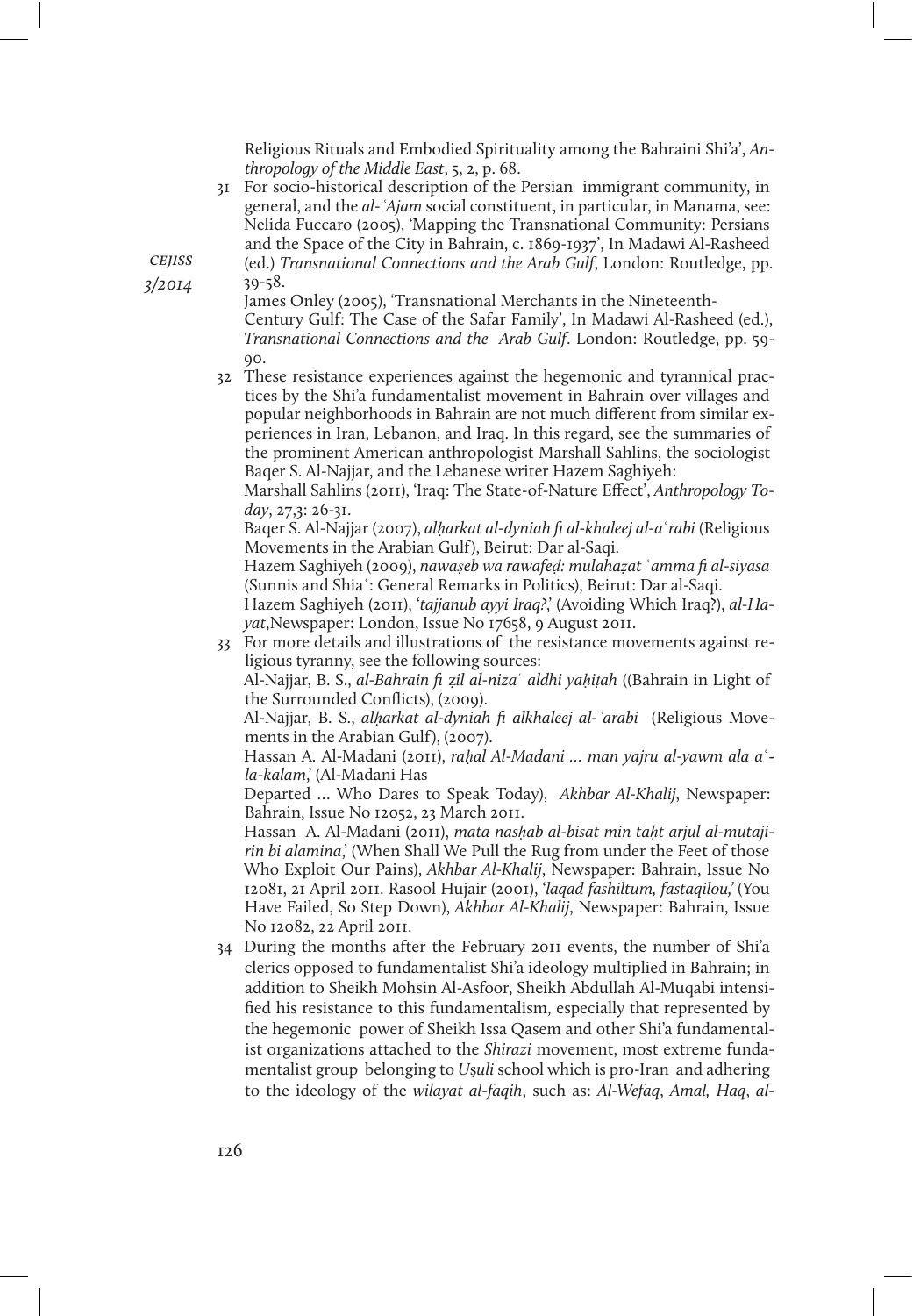Khalas, al-Wafa, and al-Majlis al-*ʿ*Almaay.

35 See Sheikh Mohsin Al-Asfoor's statements to Bahraini and foreign press: Sheik Mohsin Al-Asfoor (2011), 'Pro-government Cleric to start own Opposition Party in Bahrain', The Washington Times, August 9, 2011.

Sheik Mohsin Al-Asfoor (2011), 'saaunshi *ḥ*araka siyasiyya jadida taqoud al-intikhabat al-qadi ma, Al-Wefaq tumathil al-mithal sl-sale*ḥ* lill-masale*ḥ*  al-Iraniyya wa ladayha agen da tadmiriyya,' (I will found a new political movement to participate in the coming elections, Al-Wefaq is the ideal representative for Iranian interests and has a destructive agenda), Akhbar Al-Khalij, Newspaper: Bahrain, Issue No 12192, 10 August 2011.

Sheik Mohsin Al-Asfoor ( 2012), 'tayyar Al-Wefaq majmuʿt ʿi*ṣ*abat tatafannan bi asalib al-tarhib wa al-takhrib wa al-baltaja,' (The al-Wefaq current is a collection of gangs mastering the methods of bullying, destruction, and thuggery), Al-Bilad, Newspaper: Bahrain, Issue No 1447, 30 September 2012.

Sheik Mohsin Al-Asfoor (2013), 'al-Wafaq telbas qina` al-tashya` likhida` albu*ṣ*taa,' (The al-Wefaq wears the Shia mask so that can deceive the simple people ), Al-ayam, Newspaper: Bahrain, Issue No 8848-8849-8850, 1-3 July 2013.

Worthy of notice here is the fact that the extremist political and sectarian character of Al-Wefaq National Islamic Society that came out clearly during the Bahrain February Ordeal is but the outcome of ideological and political nature of that society that derives its teachings and instructions from the Bahraini Shi'a authority of Sheikh Issa Qasem, who, in his turn, is known for his attachment to the guardian jurist in Iran and its religious and political system. This same diagnosis of Al-Wefaq has been reached by one of the serious students of Shi'a Islam in Bahrain, see:

Al-Najjar, B. S., al*ḥ*arkat al-dyniah fi al-khaleej al-*ʿ*arabi (Islamic movements in the Arabian Gulf), (2007), pp. 62-84.

36 Sayyed Diaa Al-Musawi totally relinquished his religious role and immersed in civil action as a cultural figure in protest against the Shi'a fundamentalist movement, to the degree of giving up his traditional religious attire, which distinguishes Shi'a clerics, and taking up a modern western outfit.

37 Hassan A. Al-Madani (2011), al-mātaem laisat dakakin siyasiya aw *ḥ*izbiyyeh,' (Mourning Gatherings are not Political or Party Shop Houses), Akhbar Al-Khalij, Newspaper: Bahrain, Issue No 12095, 5 May 2011.

It is worth mentioning on this occasion the fact that there are other separate incidents that exemplify the movement of Shi'a resistance against the new Shi'a fundamentalism. The experience of Sheikh Suleiman Al-Madani in standing up to the hegemony practised by Shi'a fundamentalism in Bahrain was a clear example of this struggle; it was also one of the facets of the struggle between the local traditional Akhbari school and the «imported» fundamentalism, represented in this case in the Usuli school. Another example of the ongoing struggle is the incident involving some leaders of the fundamentalist movement protesting against the appointment of Sheikh Moussa Al-Oraibi as imam of the mosque of the Tublee neighbourhood in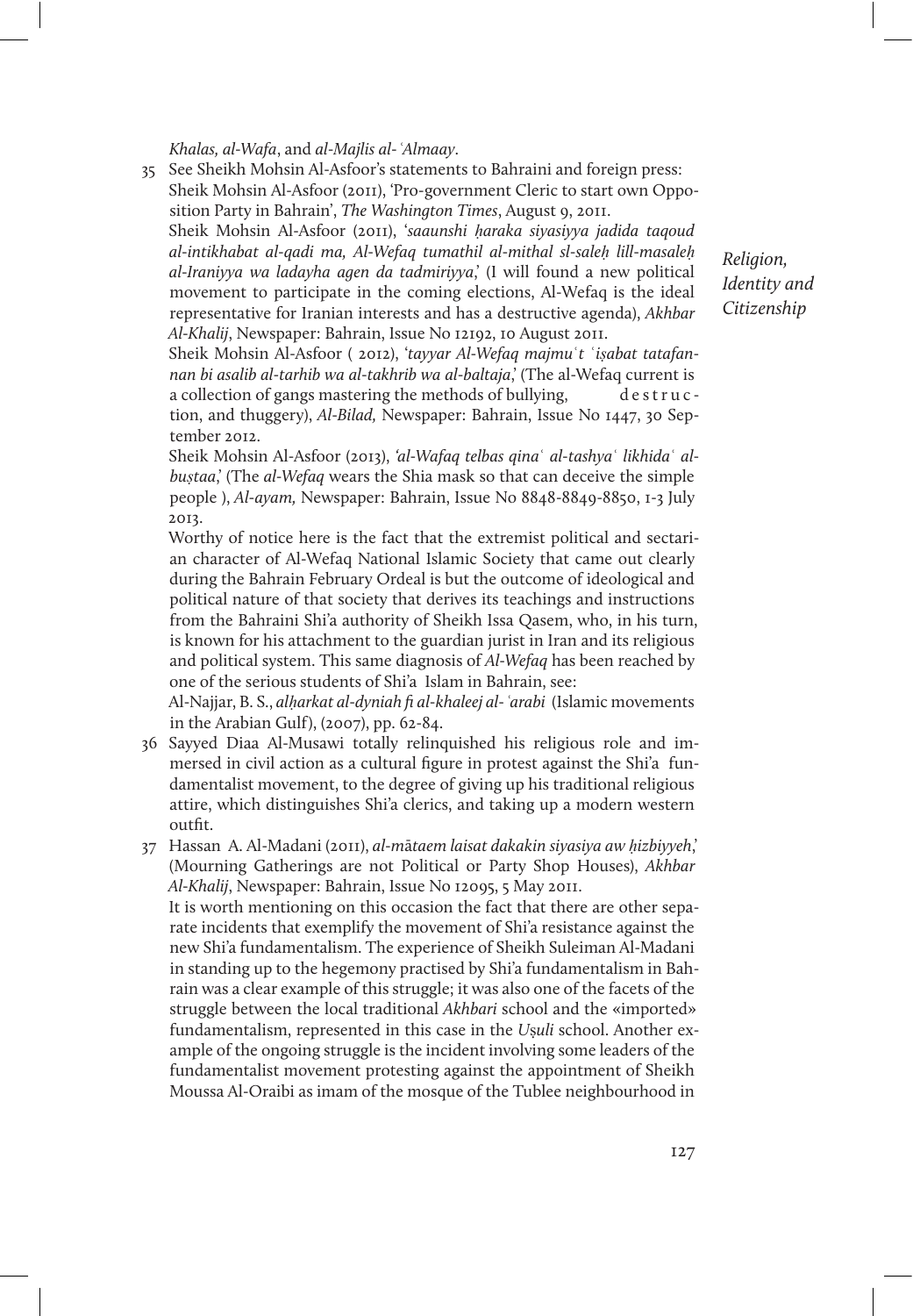2004, in an attempt to take control of that mosque.

Through its militant Shirazi movement, the Shi'a fundamentalism has carried out simliar hegemonic and bullyinng practices in the Eastern province of Saudi Arabia, such as al-Qatif, similar to those mentioned above. As a result several confrontations, similar to that of Bahrain's, took place between them and notables of Akhbari school, especially those followers of Imam

al-Khoei of al-Najaf school, of Iraq. Other confrontations also occuried with leaders of leftists and liberal political groups, civil societies and clubs. In those conferntation, the Shirazi militants used extrem violent and terrorist actions againt their adversaries. see:

Al-Najjar, B. S., al*ḥ*arkat al-dyniah fi al-khaleej al-*ʿ*arabi (Religious Movements in the Arabian Gulf), (2007), p. 67.

Al-Ibrahim, B. & Al-Sadiq, M., al-*ḥ*iraq al-shi*ʿ*yi fi al-Sa*ʿ*udiya, (Shi'a Mobility in Saudi, (3013), pp. 90-100, 129-136.

- 38 Ibid.
- 39 For more socio-historical information on the «Grand ʿAjam Mātam,» see Fuccaro, as for the Shirazi movement and its role in the Shi'a fundamentalism in Bahrain and the Arabian Gulf, and on the biographic background of its leaders, see Alfoneh's, Al-Amer & Hejres, and Bahrainliberals':

Fuccaro, N., "Mapping the Transnational Community: Persians and the Space of the City in Bahrain, c. 1869-1937", (2005), pp. 48-49.

Alfoneh, Ali. 2012. "Between Reform and Revolution: Sheikh Qassim, the Bahraini Shi'a, and Iran", (2012).

Al-Amer, T., & Hejres, K, ab*ʿ*ād al-*ḥ*aqiqa: arb*ʿ*ta*ʿ*shar Febrayr, ukdhubat thawra,

(Dimensions of Truth: 14th February, a False Revolution, (2011), pp. 236- 285.

Bahrainliberals (2013), 'The Al-Rissaly International Network,' http:// bahrainliberals.com/editorial-team/the-al-rissaly-international-network/26/7/2013; "Bahrainliberals (2013), 'Ali Salman the Many Faces of Opposition,'http://bahrainliberals.com/editorial-team/ali-salman-themany-faces-of-opposition/26/7/2013; "Abdulhadi Al-Khawaja Radical or Reformer", (2013); Bahrainliberals (2013), Bahrainliberals, 'Saeed Al-Shehabi Bahrain-Iran-London,' http://bahrainliberals.com/editorial-team/ saeed-al-shehabi-bahrain-iran-london/26/7/2013.

Bader Al-Ibrahim and Al-Sadiq Muhammad (2013), al-*ḥ*iraq al-shi*ʿ*yi fi al-Sa*ʿ*udiya (Shia Mobility in Saudi), Bierut: Arab Network for Research and Publishing.

40 Such resistance to religious tyranny could possibly be counted as a facet of the passive resistance of the weak, as pointed by James Scott in his work: Weapons of the Weak , see:

James Scott (1985), Weapons of the Weak: Everyday Forms of Peasant Resistance, New Haven, CT: Yale University Press.

41 Increasing numbers of the Bahraini ʿAjam are coming up with varied strategies in facing up to the Shi'a fundamentalist hegemony over their daily public life. In recent years, some of them have been publishing their experiences on the Internet; see for example:

**CEJISS** 3/2014